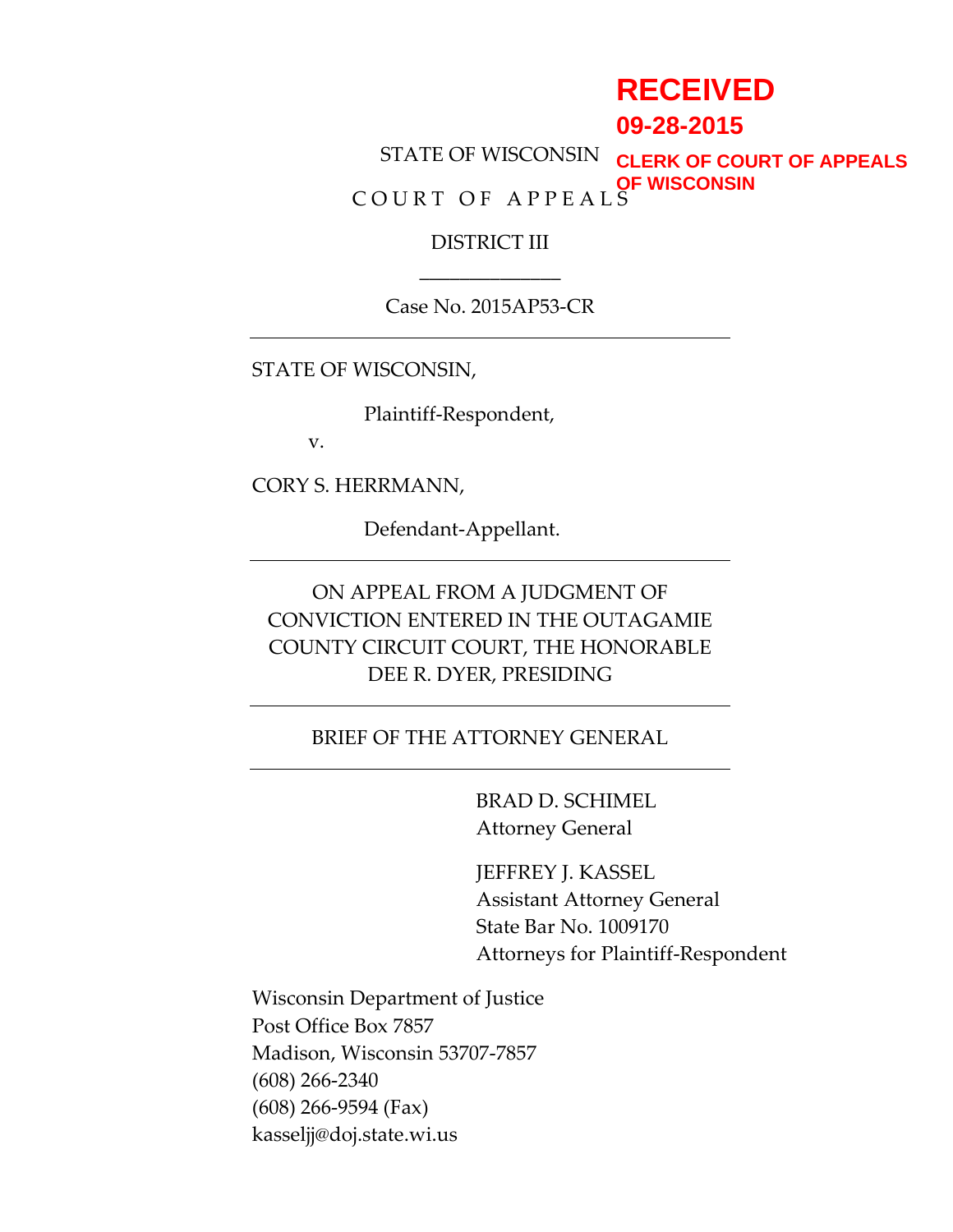### TABLE OF CONTENTS

|                  |                   | STATEMENT ON ORAL ARGUMENT                                            |
|------------------|-------------------|-----------------------------------------------------------------------|
|                  |                   |                                                                       |
|                  |                   |                                                                       |
|                  |                   |                                                                       |
| I.               |                   | STANDARD OF REVIEW2                                                   |
| II. <sub>1</sub> |                   | THE SWITCHBLADE STATUTE<br>IS FACIALLY VALID3                         |
|                  |                   | A. The court should apply<br>intermediate scrutiny3                   |
|                  | <b>B.</b>         |                                                                       |
| III.             | IS FOR THE THE ST | THE SWITCHBLADE STATTUE<br>CONSTITUTIONAL AS<br>APPLIED TO HERRMANN18 |
|                  |                   |                                                                       |

# CASES CITED

| Bonidy v. U.S. Postal Serv., |  |
|------------------------------|--|
|                              |  |
|                              |  |

Brandmiller v. Arreola, 199 Wis. 2d 528, 544 N.W.2d 894 (1996)...................................5, 19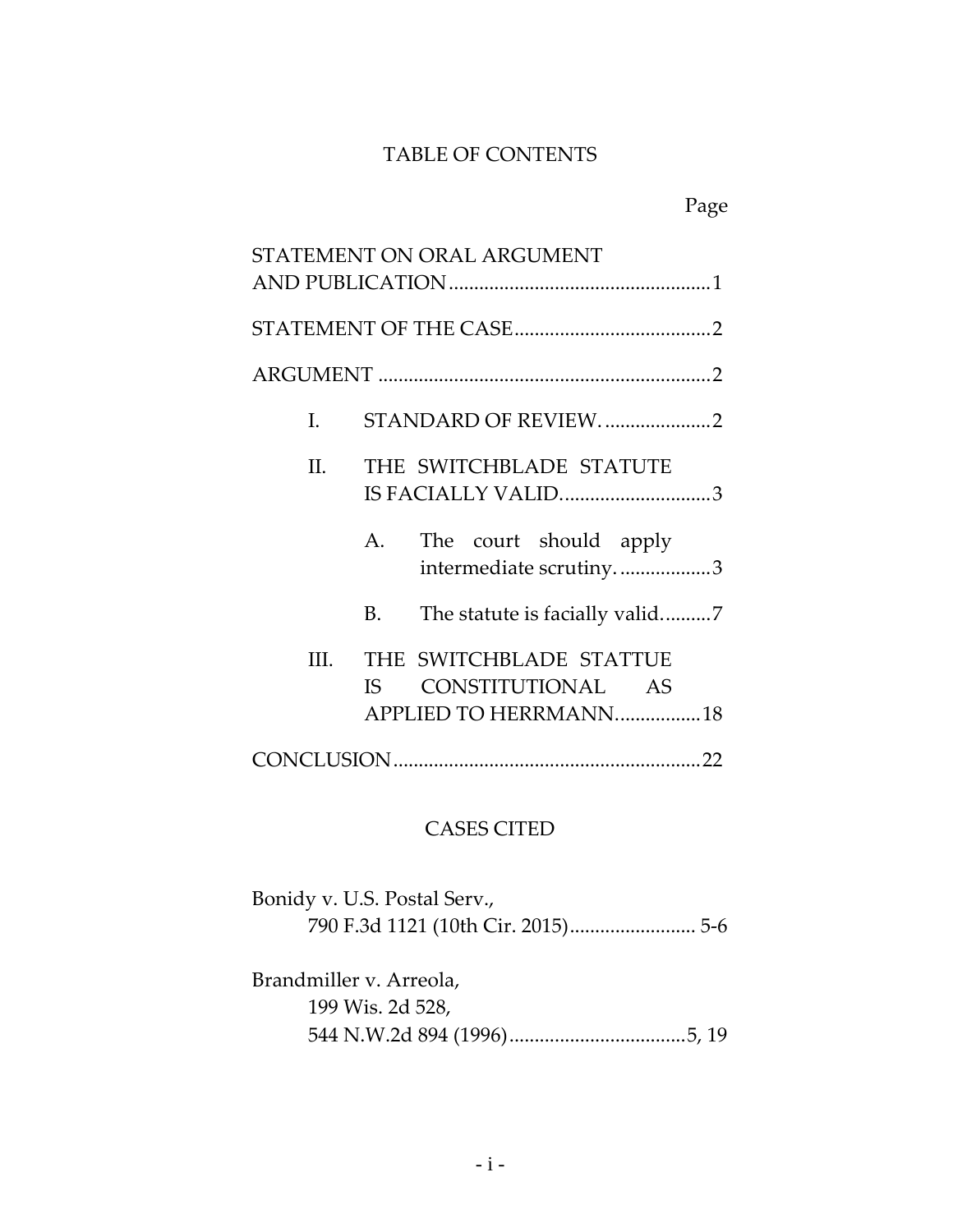| Cemetery Services v. Department of Regulation |
|-----------------------------------------------|
| and Licensing,                                |
| 221 Wis. 2d 817, 586 N.W.2d 191               |
|                                               |
|                                               |
| Crowley Cutlery Co. v. United States,         |
|                                               |
|                                               |
| District of Columbia v. Heller,               |
|                                               |
|                                               |
| Ezell v. City of Chicago,                     |
|                                               |
|                                               |
| Friedman v. City of Highland Park,            |
| 784 F.3d 406 (7th Cir. 2015)16, 17            |
|                                               |
| Kovalic v. DEC Int'l,                         |
|                                               |
| 186 Wis. 2d 162, 519 N.W.2d 351               |
|                                               |
|                                               |
| Lacy v. State,                                |
| 903 N.E.2d 486                                |
|                                               |
|                                               |
| McDonald v. City of Chicago,                  |
|                                               |
|                                               |
| Norman v. State,                              |
| 159 So. 3d 205 (Fla. Dist. Ct. App. 2015)5    |
|                                               |
|                                               |
| Precise Imp. Corp. v. Kelly,                  |
|                                               |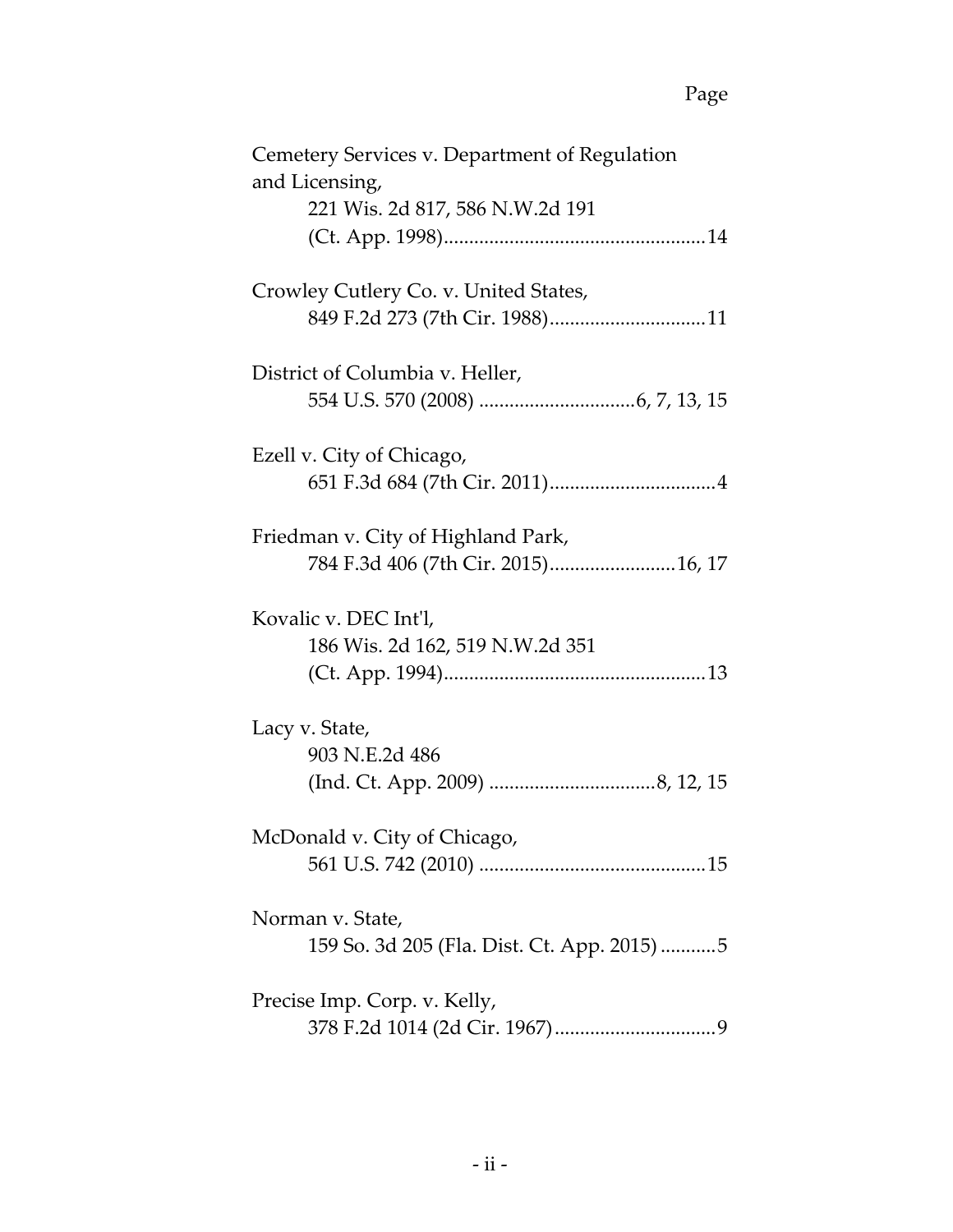| State v. Delgado,                           |
|---------------------------------------------|
|                                             |
| State v. Flynn,                             |
| 190 Wis. 2d 31, 527 N.W.2d 343              |
|                                             |
| State v. Hamdan,                            |
| 2003 WI 113, 264 Wis. 2d 433,               |
|                                             |
| State v. Murillo,                           |
| 347 P.3d 284 (N.M. Ct. App. 2015) 5, passim |
| State v. Pocian,                            |
| 2012 WI App 58, 341 Wis. 2d 380,            |
|                                             |
| United States v. Lahey,                     |
| 967 F. Supp. 2d 731 (S.D.N.Y. 2013) 13      |
| United States v. Skoien,                    |
|                                             |
| Wurtz v. Fleischman,                        |
| 97 Wis. 2d 100, 293 N.W.2d 155 (1980) 13    |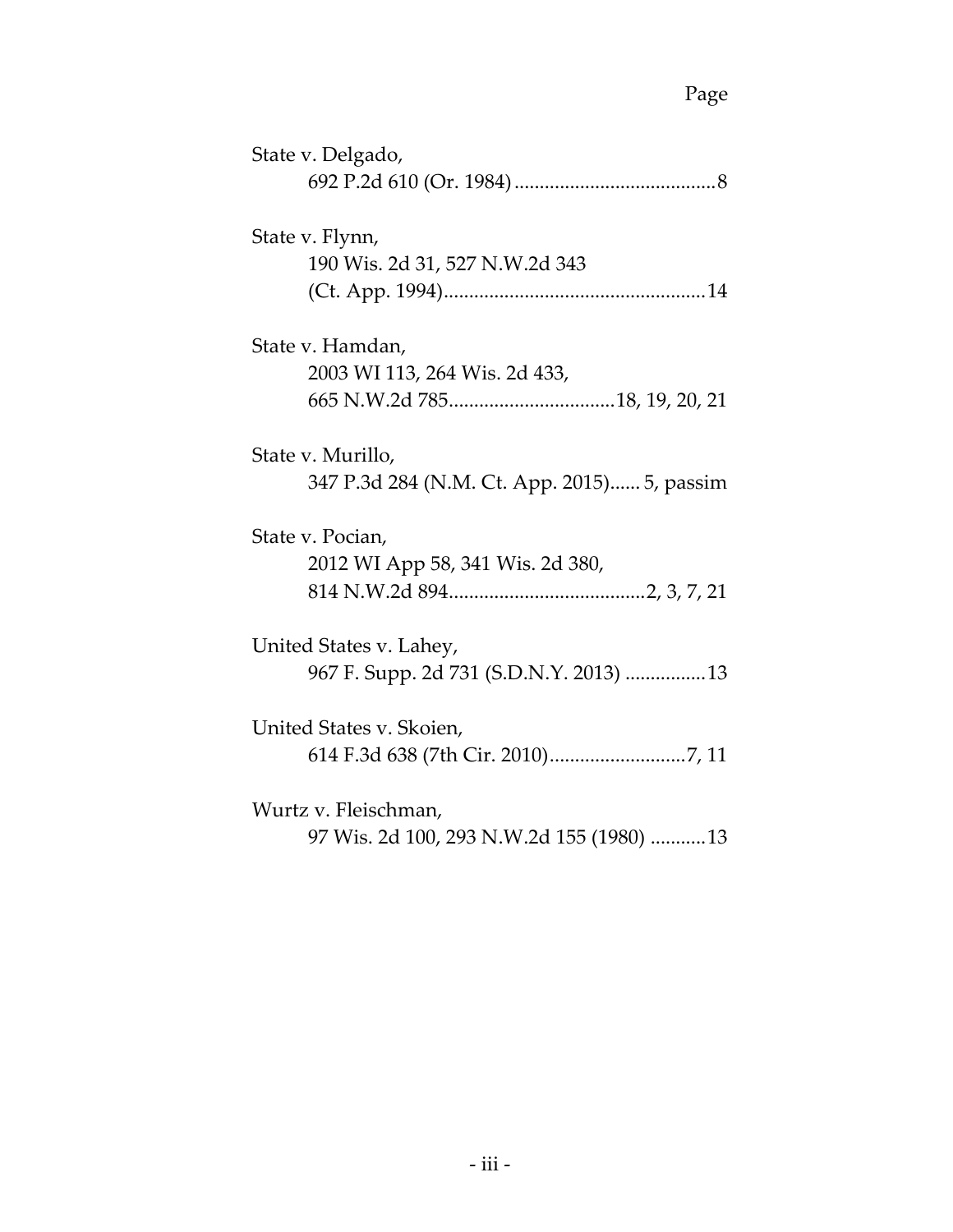# STATUTES CITED

# CONSTITUTIONAL PROVISION

|--|--|--|--|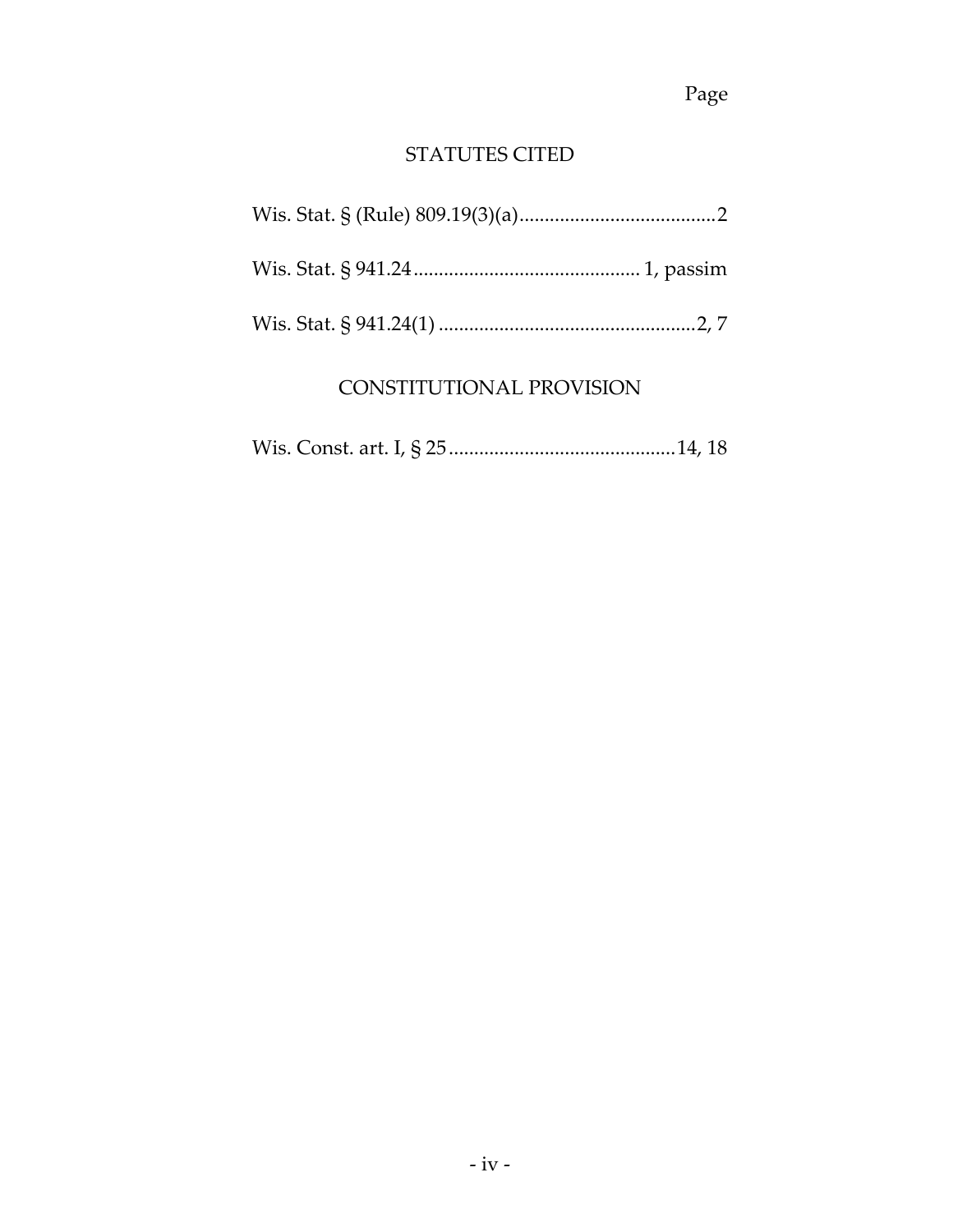#### STATE OF WISCONSIN

### COURT OF APPEALS

### DISTRICT III \_\_\_\_\_\_\_\_\_\_\_\_\_\_

#### Case No. 2015AP53-CR

STATE OF WISCONSIN,

Plaintiff-Respondent,

v.

CORY S. HERRMANN,

Defendant-Appellant.

# ON APPEAL FROM A JUDGMENT OF CONVICTION ENTERED IN THE OUTAGAMIE COUNTY CIRCUIT COURT, THE HONORABLE DEE R. DYER, PRESIDING

#### BRIEF OF THE ATTORNEY GENERAL

### STATEMENT ON ORAL ARGUMENT AND PUBLICATION

The Attorney General does not request oral argument. Publication of the court's decision is warranted because this is a case of first impression regarding the constitutionality of Wis. Stat. § 941.24.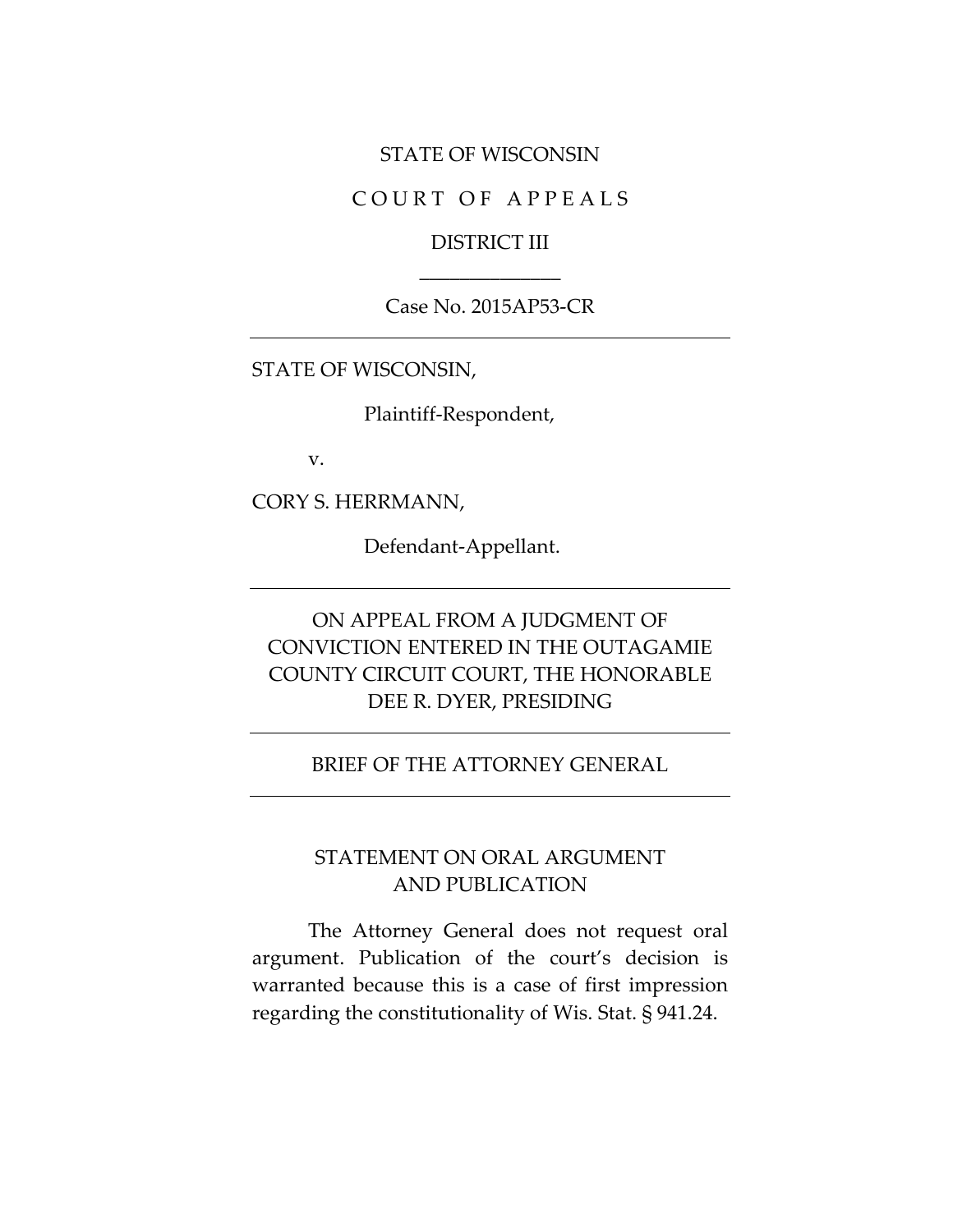#### STATEMENT OF THE CASE

Given the nature of the arguments raised in the brief of defendant-appellant Cory S. Herrmann, the Attorney General exercises his option not to present a statement of the case. *See* Wis. Stat. § (Rule) 809.19(3)(a). The relevant facts and procedural history will be discussed in the argument section of this brief.

#### ARGUMENT

Herrmann was convicted following a trial on stipulated facts of possession of a switchblade knife and possession of drug paraphernalia (10:1; A-Ap. 101). He argues on appeal that the statute prohibiting possession of a switchblade, Wis. Stat. § 941.24(1), is unconstitutional on its face and as applied to him. Because Herrmann has not carried his burden of demonstrating beyond a reasonable doubt that the statute is unconstitutional on its face or as applied, the court should affirm the judgment of conviction.

#### I. STANDARD OF REVIEW.

"A facial challenge to a statute alleges that the statute is unconstitutional on its face and thus is unconstitutional under all circumstances." *State v. Pocian*, 2012 WI App 58, ¶6, 341 Wis. 2d 380, 814 N.W.2d 894. "An as-applied challenge, conversely, is a claim that a statute is unconstitutional as it relates to the facts of a particular case or to a particular party." *Id.*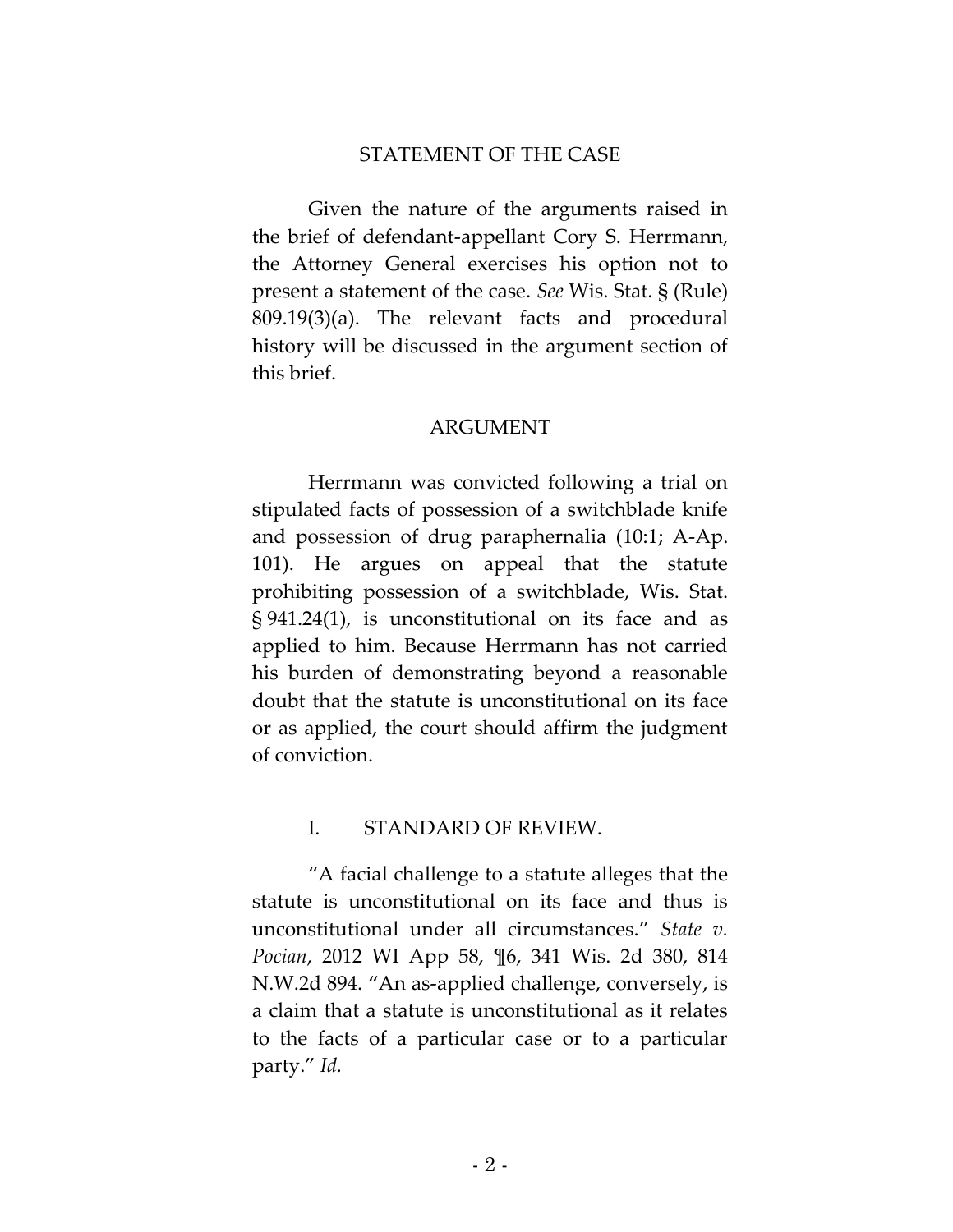A challenge to the constitutionality of a statute is a question of law that the court reviews de novo. *See id*. Because the court presumes statutes are constitutional, a party attempting to argue that a statute is unconstitutional carries a heavy burden. *Id.* In a facial challenge, the challenger must establish, beyond a reasonable doubt, that there are no possible applications or interpretations of the statute that would be constitutional. *Id*. In an as-applied challenge, the challenger must prove that the statute as applied to him or her is unconstitutional beyond a reasonable doubt. *Id.*

# II. THE SWITCHBLADE STATUTE IS FACIALLY VALID.

# A. The court should apply intermediate scrutiny.

A threshold issue posed by Herrmann's facial challenge to the constitutionality of Wis. Stat. § 941.24 is the level of scrutiny that the court should apply. In the only published Wisconsin case that addresses the level of scrutiny to be applied when a statute is challenged on Second Amendment grounds, this court applied intermediate scrutiny to both facial and as-applied challenges to the felon-inpossession statute. *See Pocian*, 341 Wis. 2d 380, ¶¶11, 14.

Herrmann contends that the level of judicial scrutiny varies depending on the nature of the statute. He argues that "content-based regulations are presumptively invalid and get strict scrutiny analysis while time, place and manner regulations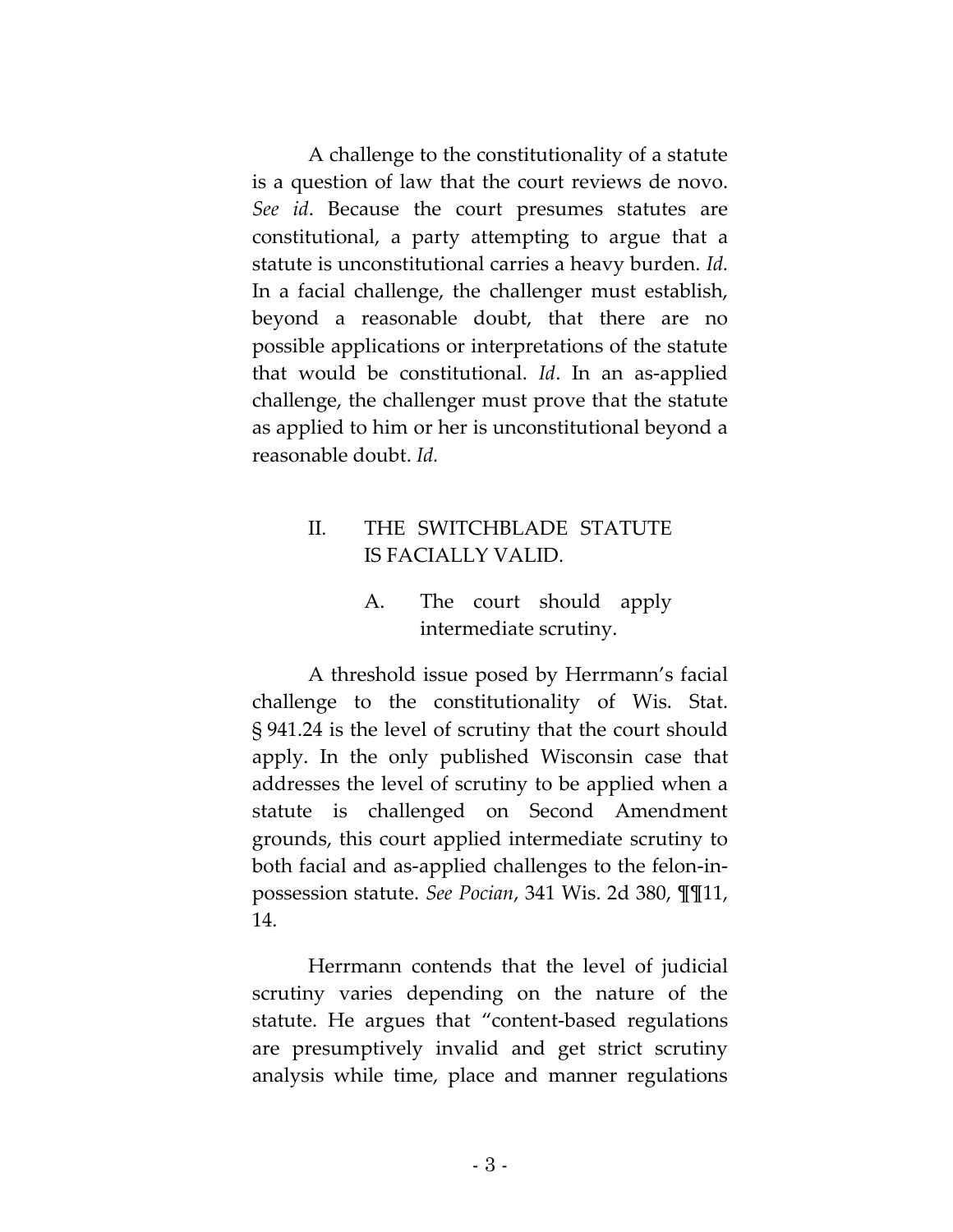are subject to intermediate scrutiny." Herrmann's brief at 9. That means, he says, that "statutes that place a severe burden on the core Second Amendment right of armed self-defense (e.g. a total ban on Second Amendment-protect conduct or category of arms) must survive strict scrutiny analysis," while "[s]tatutes that merely regulate rather than restrict core Second Amendment rights such as by limiting rights of particularly dangerous persons (e.g. felons or the mentally ill), or the right to keep and bear arms in sensitive places (e.g. schools or government buildings), or by imposing conditions or qualifications (e.g. requiring permits), are subject to intermediate scrutiny." *Id*.

Citing *Ezell v. City of Chicago,* 651 F.3d 684 (7th Cir. 2011), Herrmann says that Wis. Stat. § 941.24 "arguably should be analyzed using strict scrutiny" because it "imposes an absolute prohibition on a Second Amendment-protected category of arms, even when, as in the case at bar, the arm is kept or carried in the home for self protection." Herrmann's brief at 15. The court should reject Herrmann's suggestion that it apply strict scrutiny.

*Ezell*'s value as persuasive authority for applying strict scrutiny is diminished by the fact that the court was divided on the issue of the level of scrutiny to be applied. *See Ezell*, 651 F.3d at 713 (Rovner, J., concurring) ("I write separately because the majority adopts a standard of review on the range ban that is more stringent than is justified by the text or the history of the Second Amendment."). And while many of the federal circuits have considered the possibility that strict scrutiny could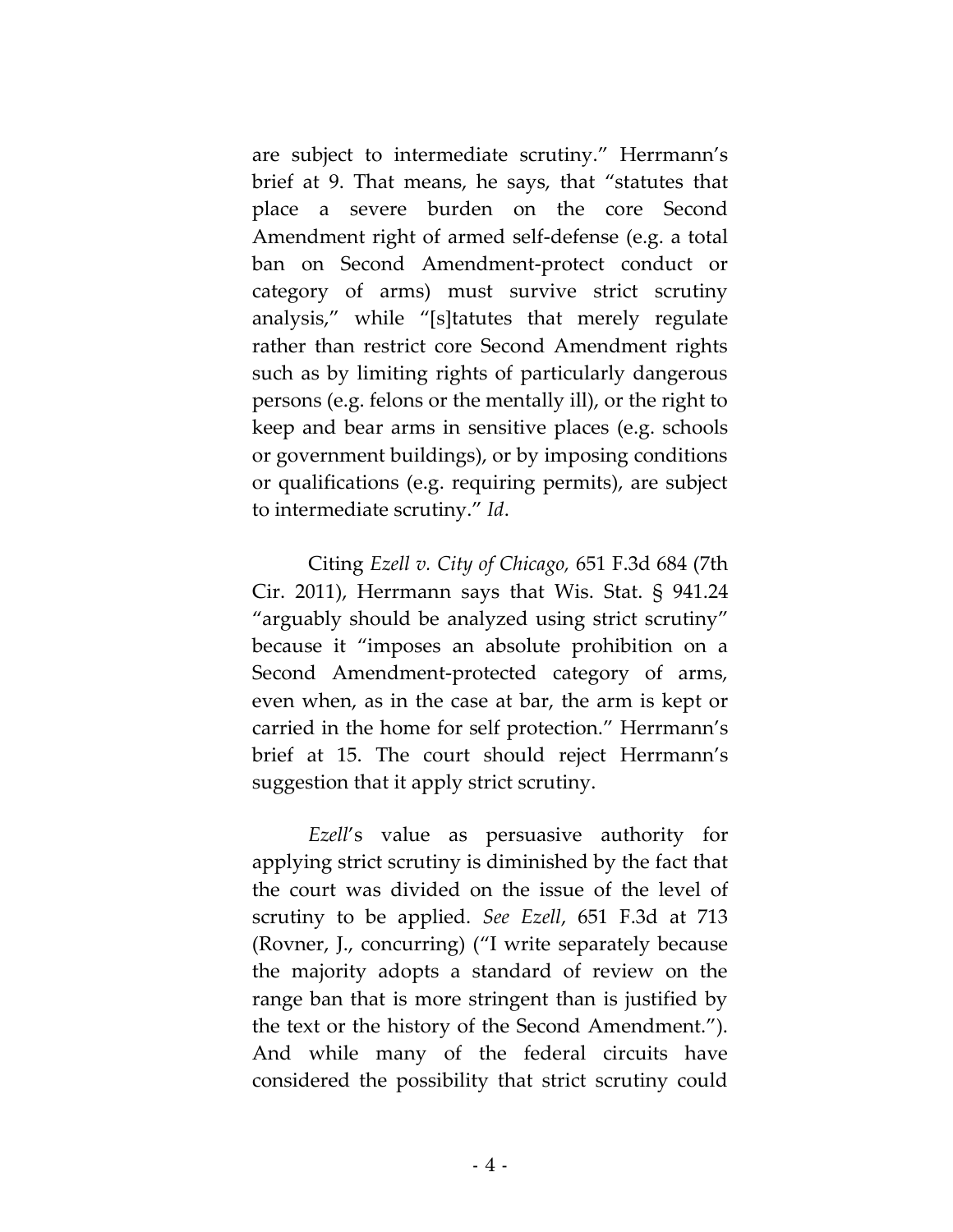be applied to statutes that severely burden the exercise of Second Amendment rights, most federal circuits "have applied intermediate scrutiny when considering challenges to laws which impact the Second Amendment right." *Norman v. State*, 159 So. 3d 205, 221-22 (Fla. Dist. Ct. App. 2015) (collecting cases); *see also State v. Murillo*, 347 P.3d 284, 288 (N.M. Ct. App. 2015) ("Given only general direction by the Supreme Court, federal circuits have developed a consensus to the extent that some form of intermediate scrutiny is appropriate.").

Our supreme court has held that "[n]ot every governmental burden on fundamental rights must survive strict scrutiny." *Brandmiller v. Arreola*, 199 Wis. 2d 528, 541, 544 N.W.2d 894 (1996). The Tenth Circuit has provided a persuasive explanation for why intermediate scrutiny rather than strict scrutiny is appropriate when assessing Second Amendment challenges.

> Intermediate scrutiny makes sense in the Second Amendment context. The right to carry weapons in public for self-defense poses inherent risks to others. Firearms may create or exacerbate accidents or deadly encounters, as the longstanding bans on private firearms in airports and courthouses illustrate. The risk inherent in firearms and other weapons distinguishes the Second Amendment right from other fundamental rights that have been held to be evaluated under a strict scrutiny test, such as the right to marry and the right to be free from viewpoint discrimination, which can be exercised without creating a direct risk to others. Intermediate scrutiny appropriately places the burden on the government to justify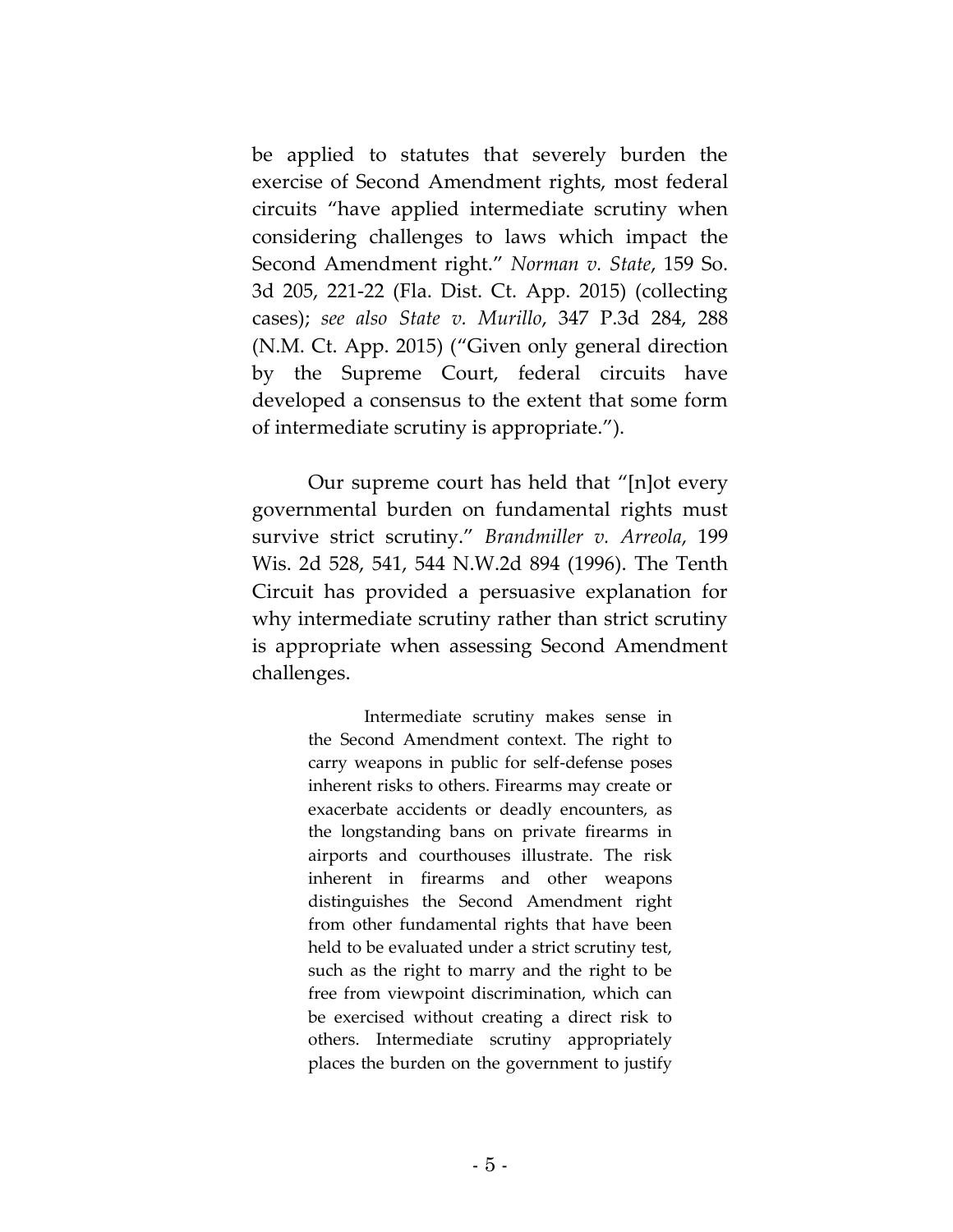its restrictions, while also giving governments considerable flexibility to regulate gun safety.

*Bonidy v. U.S. Postal Serv.,* 790 F.3d 1121, 1126 (10th Cir. 2015).

Even thought the Supreme Court in *District of Columbia v. Heller,* 554 U.S. 570 (2008), did not hold that the District of Columbia's handgun ban was subject to strict scrutiny, *see id*. at 634, Herrmann argues that Wisconsin's ban on switchblade possession should be subject to strict scrutiny because, like the handgun ban invalidated in *Heller*, the switchblade statute imposes an absolute prohibition on a "Second Amendment-protected category of arms 'held and used for self-defense in the home.'" Herrmann's brief at 15 (quoting *Heller*, 554 U.S. at 636). Herrmann's attempt to equate the District of Columbia's ban on handgun possession with Wisconsin's ban on switchblade possession is flawed.

The statute at issue in *Heller* "totally ban[ned] handgun possession in the home." *Heller*, 554 U.S. at 628. The problem with that ban, the Court held, is that "the inherent right of self-defense has been central to the Second Amendment right." *Id*. The effect of the handgun ban was "a prohibition of an entire class of 'arms' that is overwhelmingly chosen by American society for that lawful purpose." *Id*. "Under any of the standards of scrutiny that we have applied to enumerated constitutional rights," the Court concluded, "banning from the home 'the most preferred firearm in the nation to "keep" and use for protection of one's home and family,' would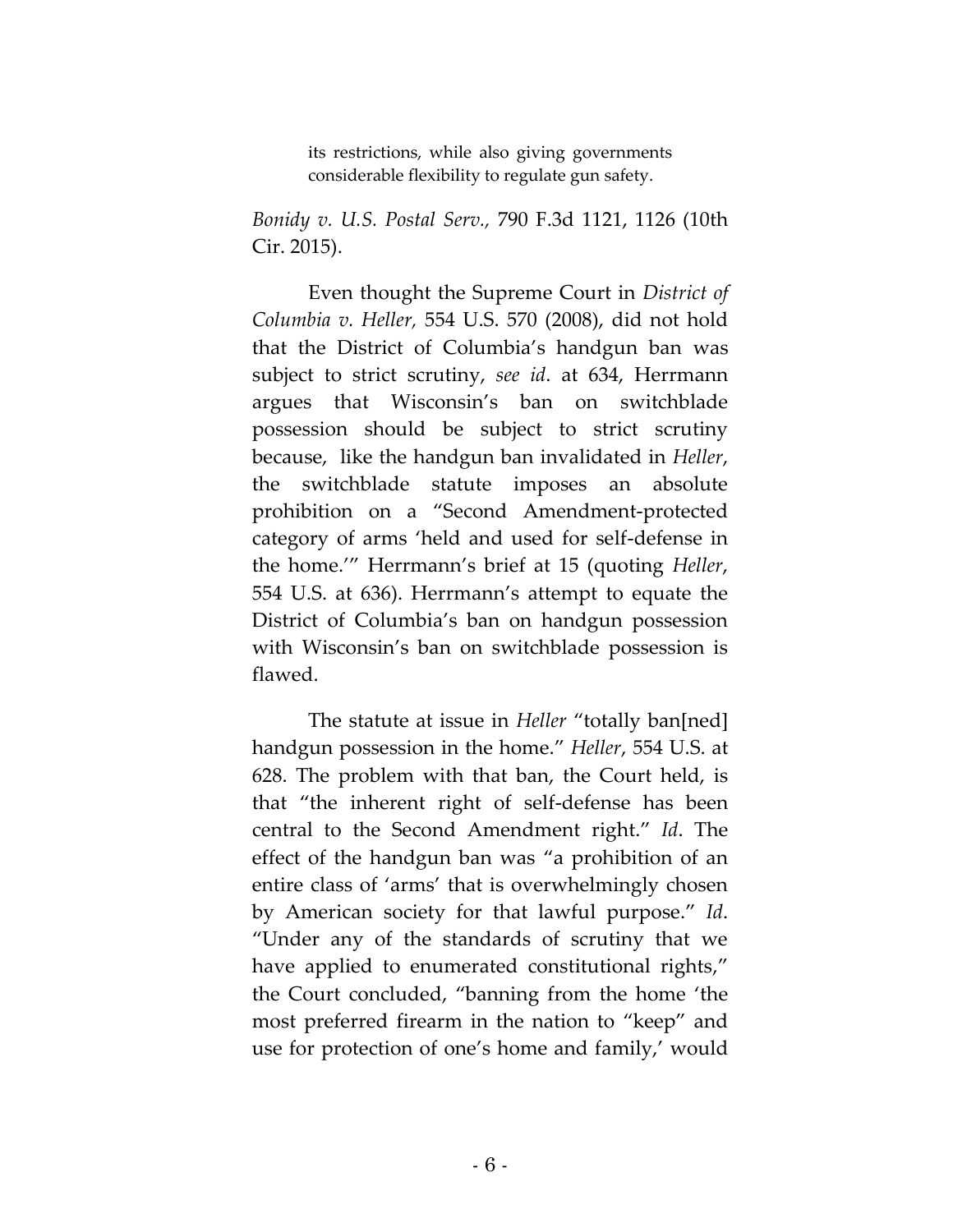fail constitutional muster." *Id*. at 628-29 (citation omitted).

Unlike the District of Columbia's total ban on handguns, Wisconsin law does not impose a total ban on possessing knives. Individuals may possess and carry a variety of other commonly available knives that may be used for self-defense: fixed blade hunting knifes, kitchen knives, and folding knives that do not open automatically. Section 941.24(1) bans only a "mere subset" of small, easily carried knifes. *See Murillo*, 347 P.3d at 290. Wisconsin's ban on one type of knife is not comparable to the District of Columbia's ban on all handguns.

Even under the Herrmann's criteria, therefore, Wisconsin's switchblade statute is not subject to strict scrutiny. Accordingly, this court should apply intermediate scrutiny to the statute.

### B. The statute is facially valid.

Under intermediate scrutiny, a law "'is valid only if substantially related to an important governmental objective.'" *Pocian*, 341 Wis. 2d 380, ¶ 11(quoting *United States v. Skoien,* 614 F.3d 638, 641 (7th Cir. 2010) (en banc)). Wisconsin's switchblade prohibition is constitutional under this test.

"Like most rights, the right secured by the Second Amendment is not unlimited." *Heller*, 554 U.S. at 626. "From Blackstone through the 19thcentury cases, commentators and courts routinely explained that the right was not a right to keep and carry any weapon whatsoever in any manner whatsoever and for whatever purpose." *Id*.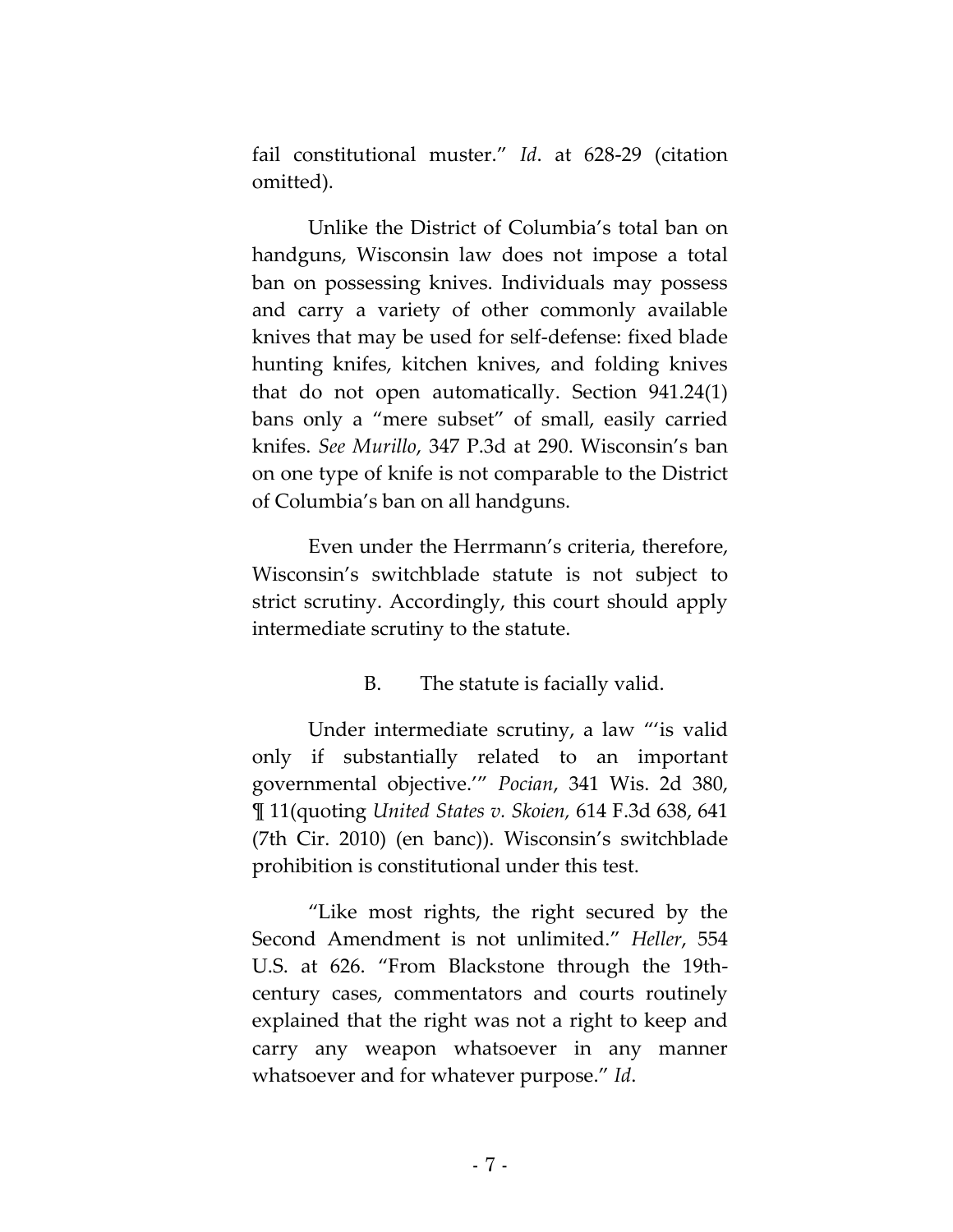The State's research has yielded three cases, all cited in Herrmann's brief, that involve challenges to state statutes prohibiting the possession of switchblades. All of those cases involved challenges brought under their respective state constitutional right-to-bear-arms provision; two of the three cases held that the statute was valid. *See Lacy v. State*, 903 N.E.2d 486, 489-93 (Ind. Ct. App. 2009) (statute valid as applied); *Murillo*, 347 P.3d at 289-90 (statute constitutional on its face); *State v. Delgado*, 692 P.2d 610, 614 (Or. 1984) (en banc) (statute unconstitutional on its face).

Although all of these cases were decided under the applicable state constitutional provision, the *Murillo* decision is particularly instructive because it discusses *Heller* and applies intermediate scrutiny based on other courts' post-*Heller* application of that test. *See Murillo*, 347 P.3d at 287- 89. Applying the same intermediate scrutiny test that Wisconsin courts apply – whether the statute "is substantially related to an important government purpose," *id*. at 289 – the court held that the switchblade ban is constitutional. *See id*. at 289-90.

The court began its discussion by noting that "[t]his analysis typically requires an evidentiary basis developed at trial, but in this case Defendant did not raise his facial challenges below, leaving this Court without the benefit of the typical evidentiary record." *Id*. at 289 n.2. But because "[o]ther cases have addressed the issue," the court said, "rather than remanding this case to district court, we can address Defendant's arguments based on case law." *Id*.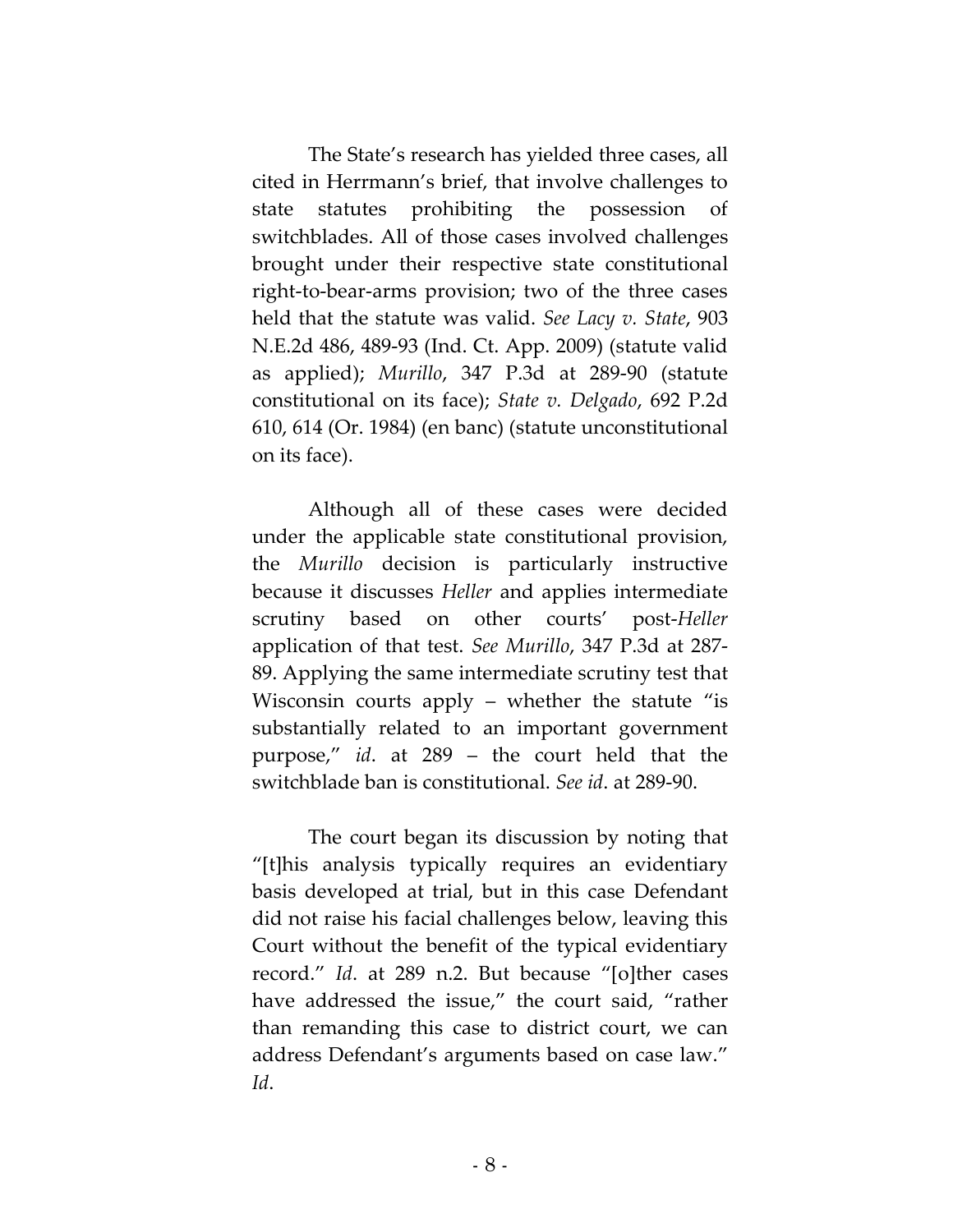The court then explained why the switchblade statute is constitutional under an intermediate scrutiny analysis.

> We turn now to an analysis of Section 30–7–8 through the lens of intermediate scrutiny. To survive a challenge under intermediate scrutiny, the government must show that the statute is substantially related to an important government purpose. The State argues that the purpose of the statute is to protect the public from the danger of potentially-lethal surprise attacks posed by switchblade knives. As the State points out, our Supreme Court has stated that the switchblade is "designed for quick use in a knife fight." *Nick R.,* 2009–NMSC–050, ¶ 23, 147 N.M. 182, 218 P.3d 868. It is, "by design and use, almost exclusively the weapon of the thug and the delinquent." *Precise Imp. Corp. v. Kelly,* 378 F.2d 1014, 1017 (2d Cir. 1967). The purpose of the legislation—protection of the public from the surprise use of a dangerous weapon utilized in large part for unlawful activity—is an important governmental purpose. Prohibiting the possession of this weapon is, of course, substantially related to this narrow, but important, purpose.

*Id.* at 289 (footnote and one citation omitted).

The court then addressed the defendant's argument that "although regulation of switchblades might be permissible, the categorical ban instituted by Section 30–7–8 is unconstitutional." *Id*. at 289-90. The court disagreed, stating that "[w]hile the statute might be characterized as prohibiting an entire class of arms (switchblades), it might equally be characterized as a ban on a mere subset of a type of arms (knives) that is itself peripheral to self-defense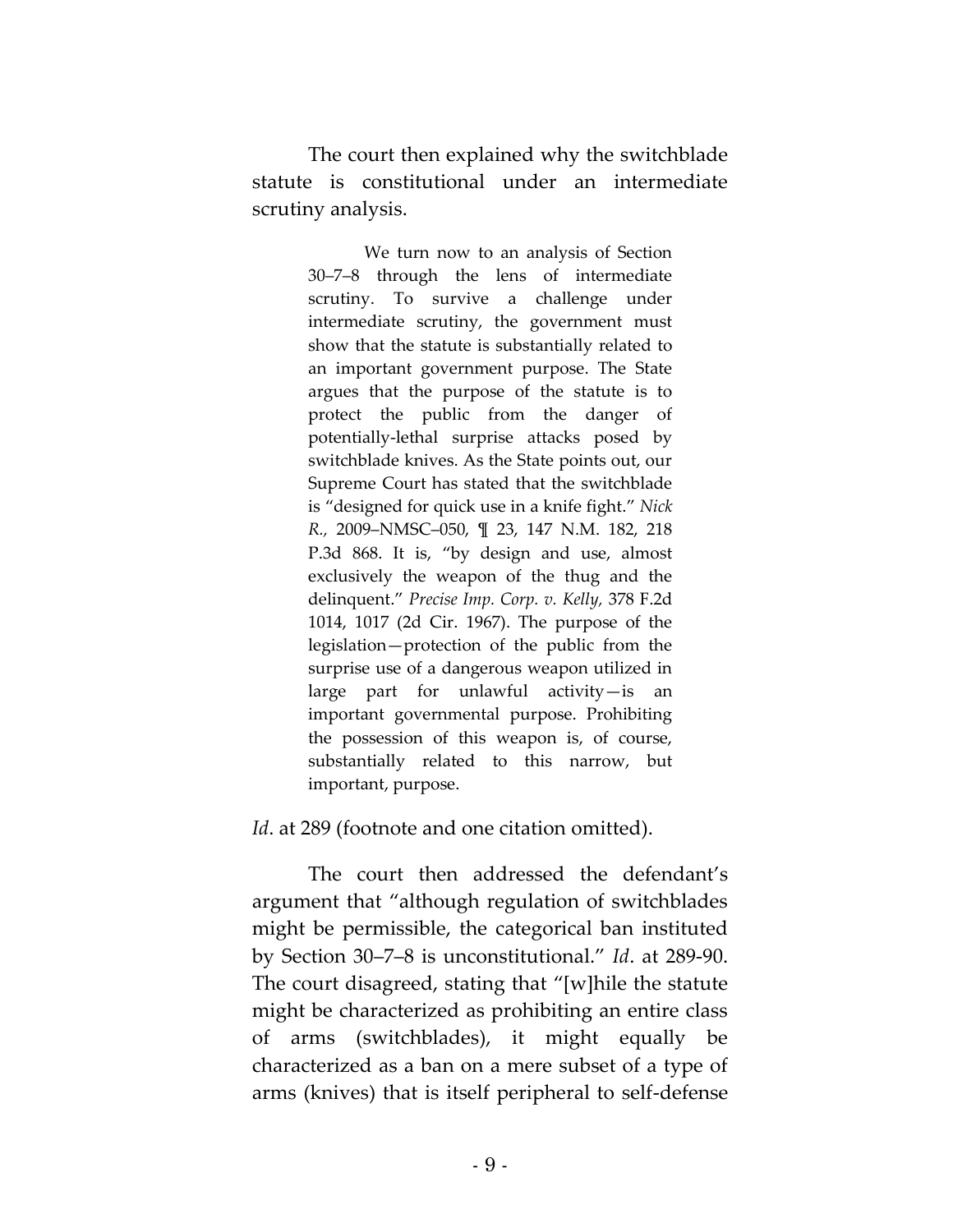or home security." *Id*. at 290. And, the court added, "[u]ltimately, Defendant's point is semantic and beside the point." *Id*.

> The real issues are: (1) the degree of the burden placed on the right to keep and bear arms, which, in this case, is unsubstantial and (2) the distance from the core of the right, which, in this case, is remote. The fact that the statute effects a categorical ban is not, of itself, decisive. *See Skoien,* 614 F.3d at 641 ("Categorical limits on the possession of firearms would not be a constitutional anomaly.").

### *Id*.

The court also rejected the defendant's argument that the statute was invalid because "it banned switchblades while leaving unregulated other equally dangerous or more dangerous knives." *Id*. at 290. The court said that "[w]hether other knives also warrant regulation is a question for the Legislature." *Id*. "The question we face under intermediate scrutiny is whether the prohibition on switchblade knives serves an important purpose. For reasons we have already stated, we think it does." *Id*. Because it was "not satisfied beyond a reasonable doubt that the Legislature violated Article II, Section 6 of the New Mexico Constitution in enacting" the statute, the court "uph[e]ld the legislation against Defendant's challenge." *Id*.

The State agrees with the *Murillo* court's analysis and asks this court to follow it.

Unsurprisingly, Herrmann disagrees with *Murillo*. He argues that *Murillo* "ignores and contradicts *Heller*, and is simply wrong" because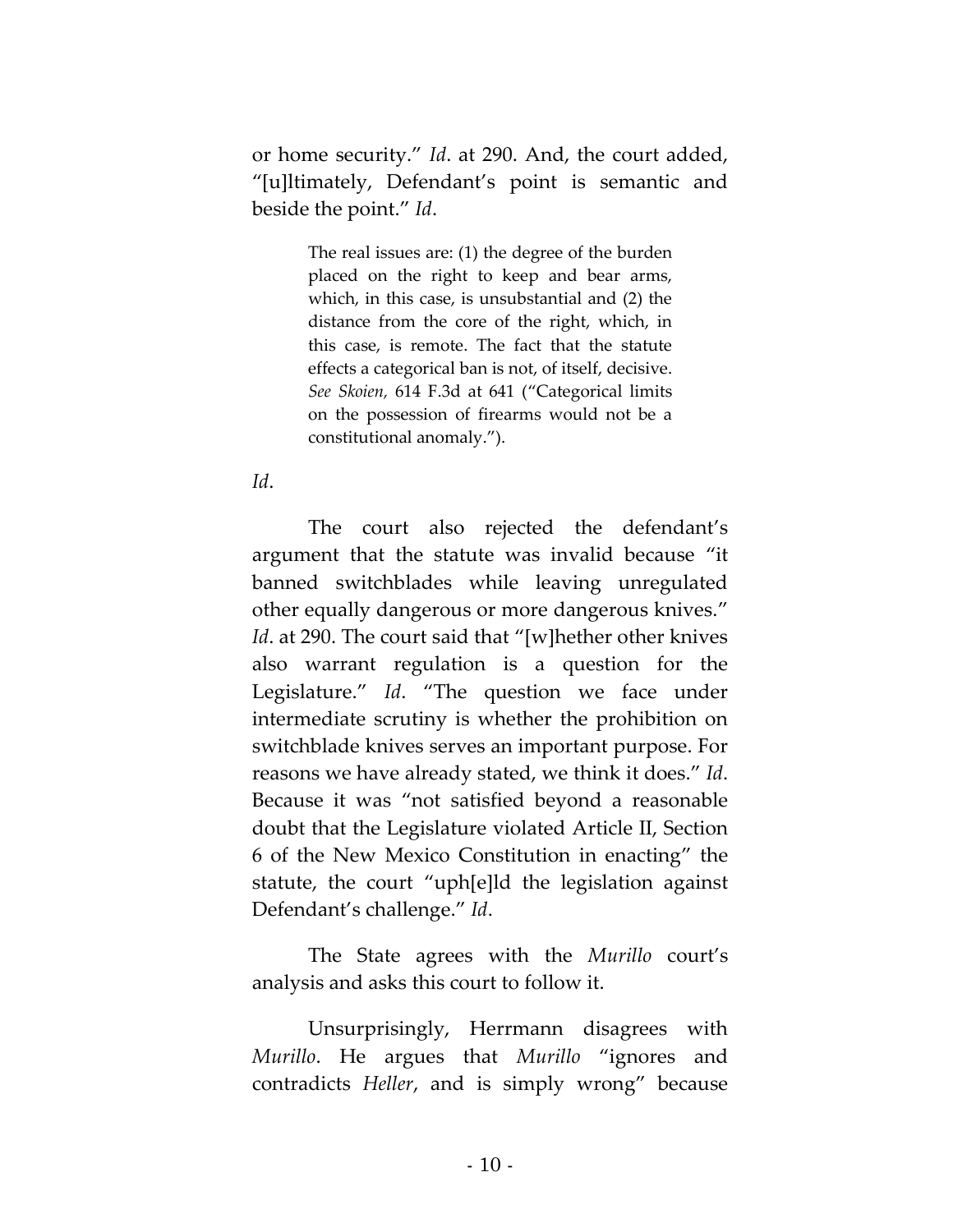*Heller* precludes banning categories of weapons. Herrmann's brief at 19. But other courts, including the Seventh Circuit, have held that *Heller* does not foreclose categorical prohibitions on the possession of weapons. *See Skoien,* 614 F.3d at 641. And, as discussed above, Wisconsin's ban on one type of knife is not comparable to the District of Columbia's total ban on handguns. *See supra*, p. 7.

Herrmann also challenges *Murillo*'s court's discussion of the dangerousness of switchblades. *Murillo* is hardly an outlier in that regard, however. In *Crowley Cutlery Co. v. United States*, 849 F.2d 273 (7th Cir. 1988), the Seventh Circuit rejected a due process challenge to the federal Switchblade Knife Act. Writing for the court, Judge Richard Posner explained why it was rational to ban switchblade knives:

> Switchblade knives are dangerous, and the due process clause does not forbid the banning of dangerous products. "Congress is free to exclude from interstate commerce articles whose use in the states for which they are destined it may reasonably conceive to be injurious to the public health, morals or welfare." Switchblade knives are more dangerous than regular knives because they are more readily concealable and hence more suitable for criminal use. So it is rational to ban them, and not regular knives as well. It would be absurd to suggest that the only lawful method of banning switchblade knives would be to ban all knives, including we suppose the plastic knives provided on airlines and in prison cafeterias.

Id. at 278 (citation omitted).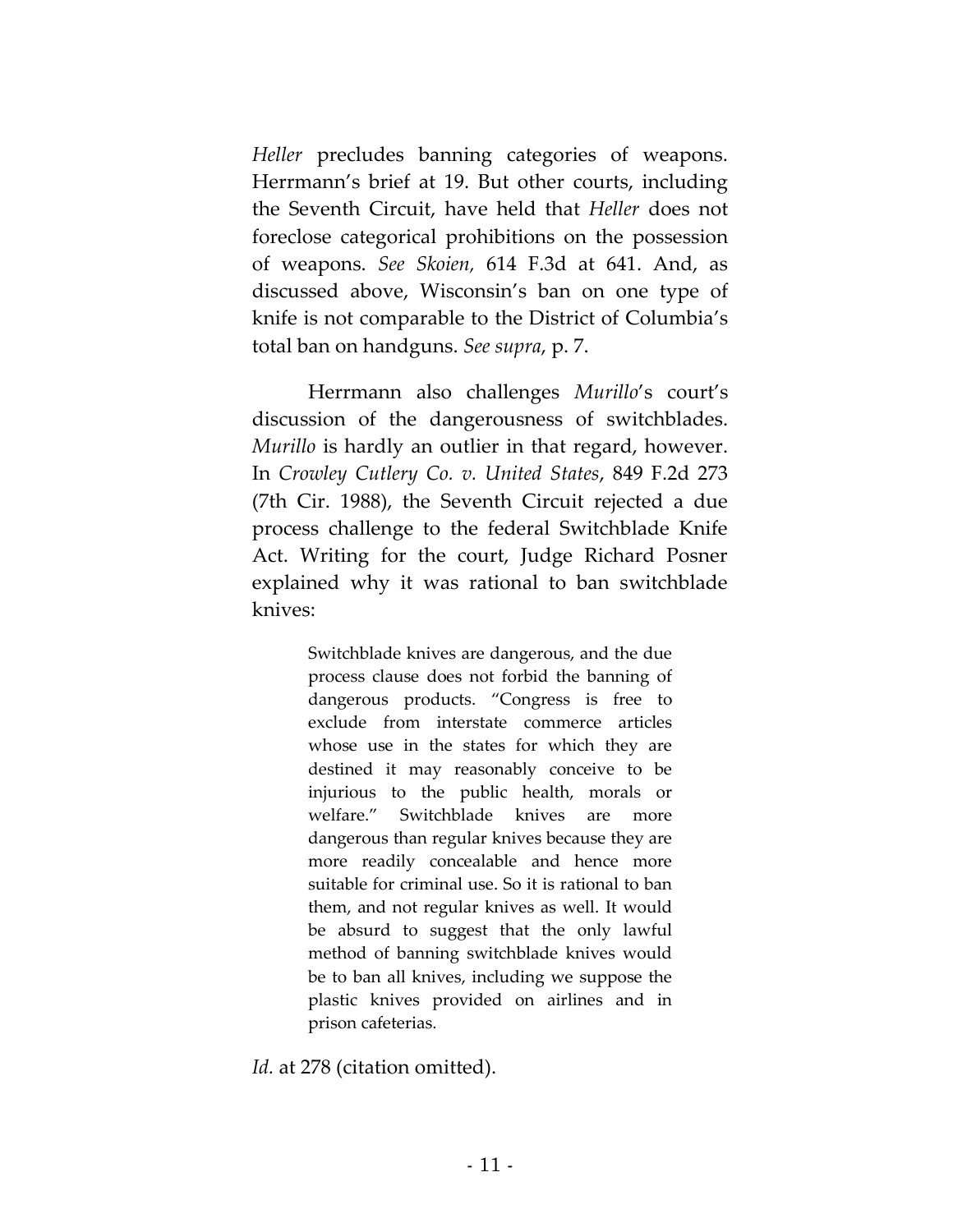When it likewise rejected a challenge to the federal switchblade statute, the Second Circuit quoted the report of the Senate Committee on Interstate and Foreign Commerce recommending passage of the statute:

> "In supporting enactment of this measure, however, your committee considers that the purpose to be achieved goes beyond merely aiding States in local law enforcement. The switchblade knife is, by design and use, almost exclusively the weapon of the thug and the delinquent. Such knives are not particularly adapted to the requirements of the hunter or fisherman, and sportsmen generally do not employ them. It was testified that, practically speaking, there is no legitimate use for the switchblade to which a conventional sheath or jackknife is not better suited. This being the case, your committee believes that it is in the national interest that these articles be banned from interstate commerce." S. Rep. No. 1980, 85th Cong., 2d Sess., reprinted in 2 U.S. Code Cong. & Ad. News 1958, at 3435-37.

*Precise Imports Corp. v. Kelly*, 378 F.2d 1014, 1017 (2d Cir. 1967). More recently, the Indiana Court of Appeals agreed with that assessment of the dangerousness of switchblades when it upheld Indiana's switchblade ban. *See Lacy*, 903 N.E.2d at 490.

Never mind those decisions, Herrmann says. "Any claim that automatic knives are primarily owned and used by criminals is empirically verifiable and demonstrably false," he asserts, and he's got the law review articles to prove it. *See*  Herrmann's brief at 17-20. But this court is not the place to make a fact-driven argument in the first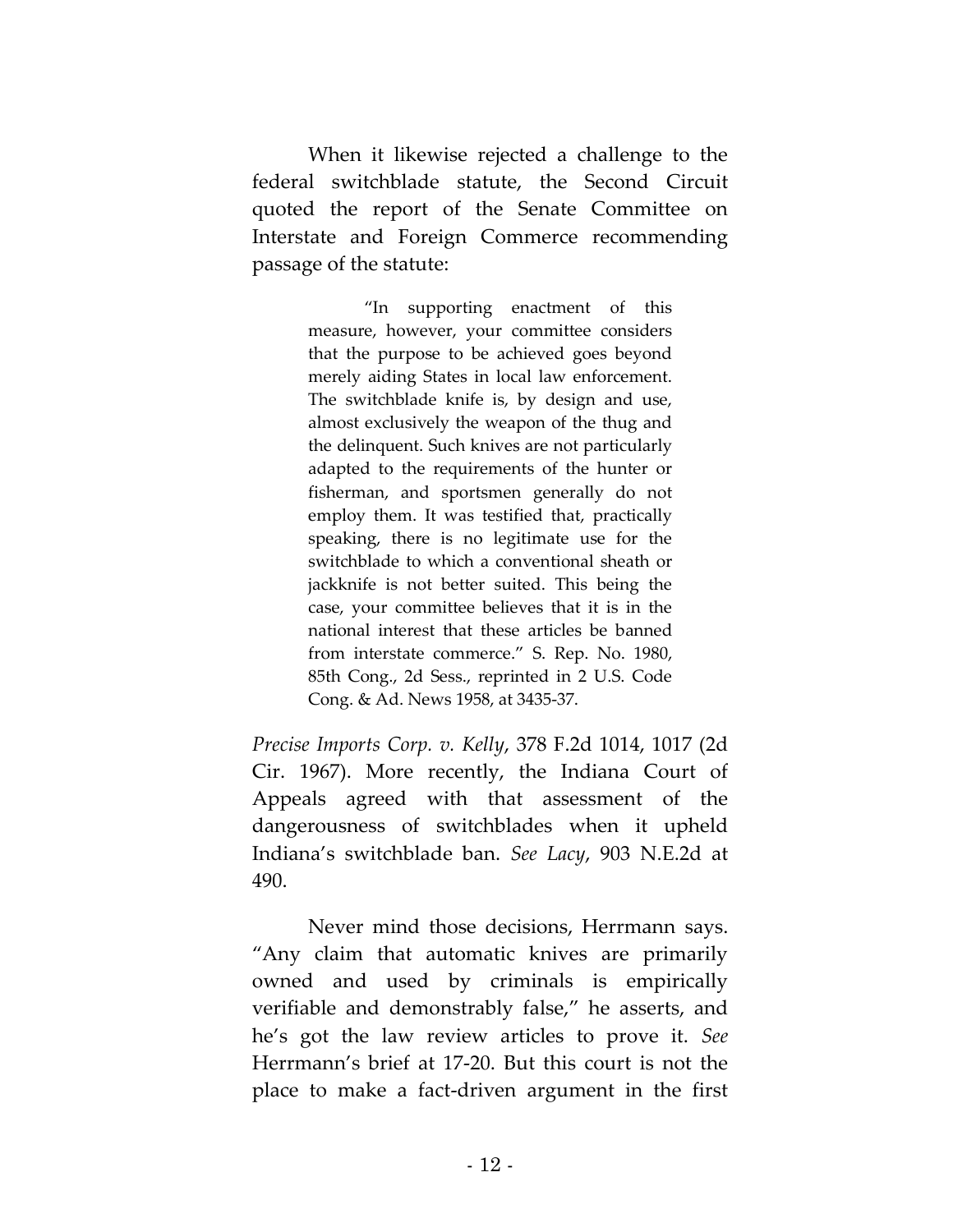instance. "The court of appeals cannot find facts." *Kovalic v. DEC Int'l*, 186 Wis. 2d 162, 172, 519 N.W.2d 351 (Ct. App. 1994) (citing *Wurtz v. Fleischman,* 97 Wis. 2d 100, 107 n. 3, 293 N.W.2d 155 (1980)).

In a similar vein, Herrmann argues that Wisconsin's switchblade statute encompasses "a wide array of utility knives sold openly at stores like Home Depot or Sears" and "include[s] knives found in any reasonably well-stocked tool box or generally on any construction job site." Herrmann's brief at 13. There are two problems with that argument.

First, Herrmann is asking this court to determine that these knives operate in a manner prohibited by Wis. Stat. § 941.24 based on their description on a website. *See* Herrmann's brief at 13 & n.8. More problematically, he is asking the court to act as a factfinder, which it cannot do.

Second, even assuming that these utility knives fit the definition of a switchblade under the Wisconsin statute, home improvement is not one of the core purposes of the Second Amendment. According to *Heller,* the Second Amendment serves three purposes: protecting militias, hunting, and selfdefense, with self-defense as "the *central component* of the right" to keep and bear arms. *See Heller* 554 U.S. at 599; *see also id.* at 646 (Stevens, J., dissenting) ("Unlike the Court of Appeals, the Court does not read that phrase to create a right to possess arms for 'lawful, private purposes.' Instead, the Court limits the Amendment's protection to the right 'to possess and carry weapons in case of confrontation.'") (citation omitted); *United States v. Lahey*, 967 F. Supp. 2d 731, 752 (S.D.N.Y. 2013) ("According to the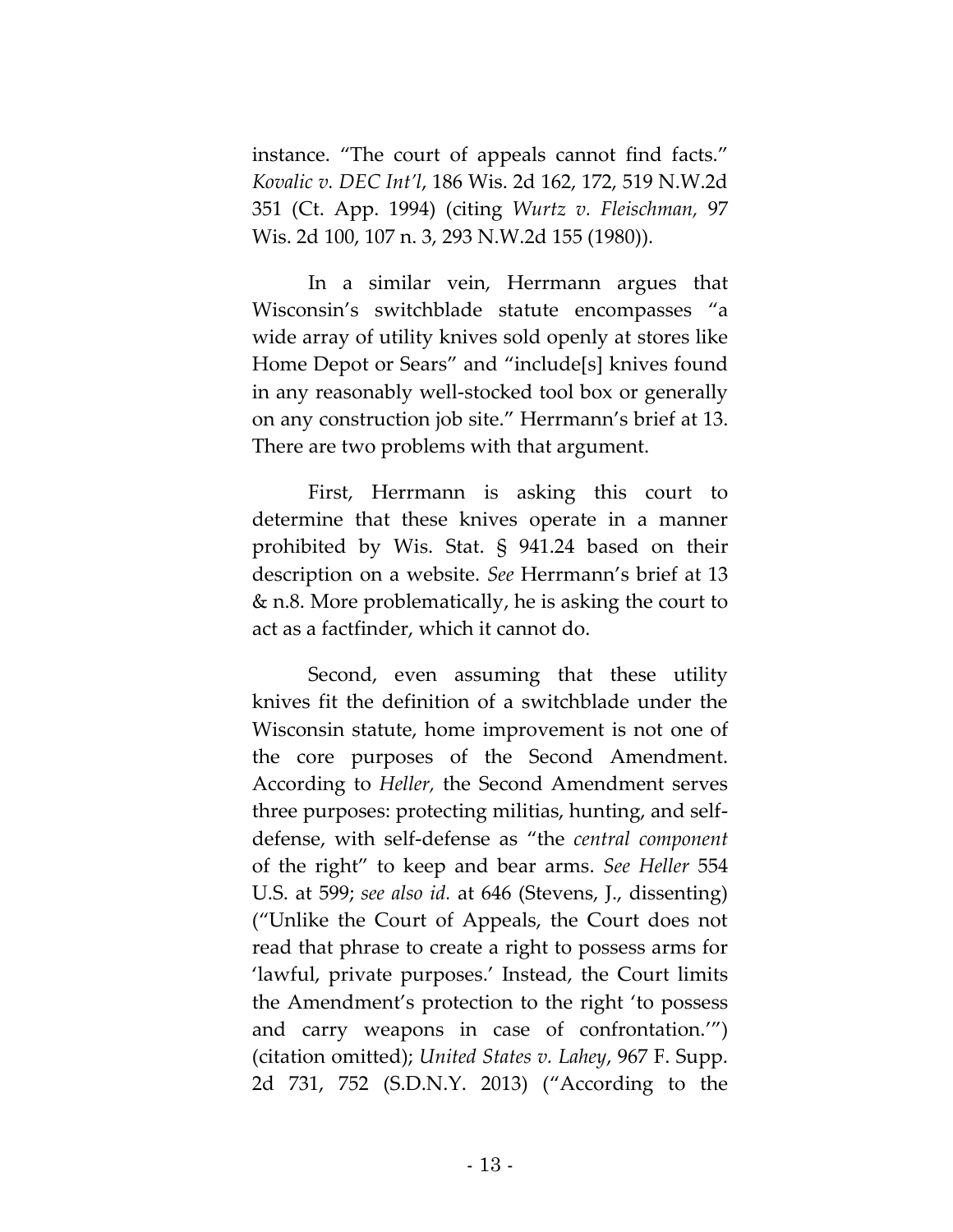Supreme Court in *Heller,* the Second Amendment serves three purposes: protecting militias, hunting, and self-defense."). Any effect of Wis. Stat. § 941.24 on the right to possess home improvement tools does not implicate core Second Amendment rights. <sup>1</sup>

Herrmann contends that the Oregon Supreme Court reached the correct conclusion when it held that that state's ban on automatic knives violated the state constitution. *See* Herrmann's brief at 18. The New Mexico Court of Appeals provided a cogent explanation in *Murillo* of why the Oregon decision is not persuasive authority.

> We . . . decline to follow the reasoning of the *Delgado* court. *Delgado* focused most of its analysis on whether knives are "arms," concluding that they are, in fact, protected under the Oregon Constitution. [*Delgado*, 692 P.2d*.*] at 611–14. Having determined that switchblade knives are "arms," the *Delgado* court held, with minimal further analysis and without reference to a level of scrutiny, that the Oregon statute was unconstitutional. *See id.* at 614. ("[T]his decision does not mean that individuals have an unfettered right to possess

 $\overline{a}$ 

<sup>1</sup> In a footnote, Herrmann notes that Wis. Const. Art. I, sec. 25 guarantees the right of the people to keep and bear arms "for security, defense, hunting, recreation or any other lawful purpose." *See* Herrmann's brief at 5 n.2. But he expressly declines to develop a separate argument based on the Wisconsin Constitution. *See id.* Because this court does not consider undeveloped arguments, especially undeveloped constitutional arguments, the court should not consider whether a statute prohibiting certain home improvement tools violates the Wisconsin Constitution. *See Cemetery Services v. Department of Regulation and Licensing*, 221 Wis. 2d 817, 831, 586 N.W.2d 191 (Ct. App. 1998); *State v. Flynn*, 190 Wis. 2d 31, 58, 527 N.W.2d 343 (Ct. App. 1994).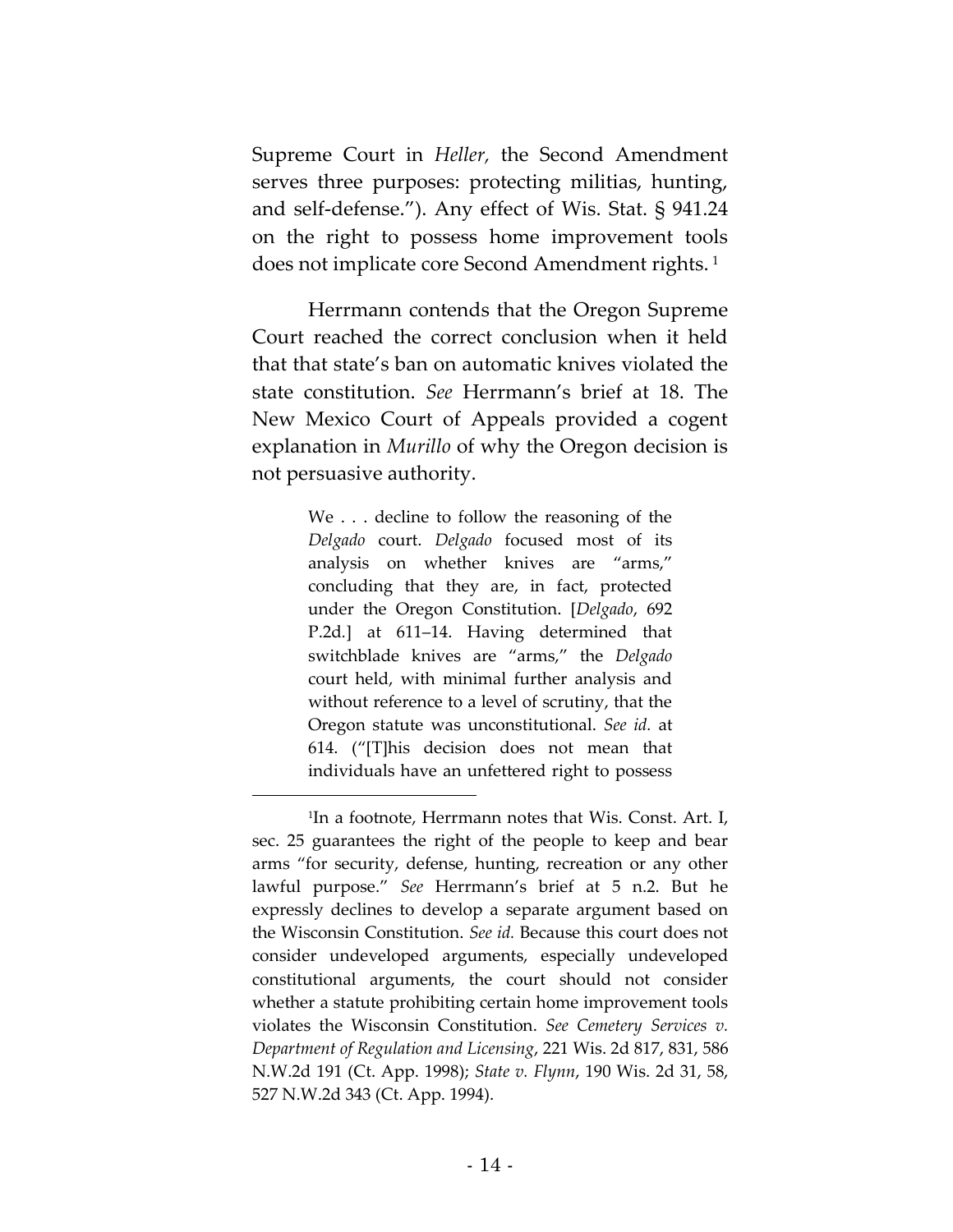or use constitutionally protected arms in any way they please.... [T]he problem here is that [the challenged statute] absolutely proscribes the mere possession or carrying of such arms. This the constitution does not permit."). Because our courts apply a standard of scrutiny when analyzing constitutional claims, which the Oregon court did not in *Delgado*, we are not persuaded by its decision.

*Murillo*, 347 P.3d at 289; *see also Lacy*, 903 N.E.2d at 491-92 (rejecting *Delgado*'s reasoning). Notably, both *Murillo* and *Lacy* were decided after *Heller*.

Herrmann also argues that "whether handguns are more effective or popular than automatic knives, or whether other types of arms are allowed as alternatives, is irrelevant." Herrmann's brief at 20. That is so, he contends, because "*Heller* makes clear that it is not the government's place to decide what Second Amendment-protected arms a person may be permitted to use for self-defense and home security." *Id*. (citing *Heller*, 554 U.S. at 629).

That is not what *Heller* holds. The portion of *Heller* to which Herrmann cites addresses the District of Columbia's ban on handguns. *See Heller*, 554 U.S. at 629. But neither *Heller* nor *McDonald v. City of Chicago*, 561 U.S. 742 (2010), which held that Second Amendment applies to the States, prohibit all categorical limitations on the right to keep and bear arms. As the Seventh Circuit noted in a recent decision upholding a city's ban on possession of semi-automatic assault weapons and large capacity magazines,

> *Heller* does not purport to define the full scope of the Second Amendment. The Court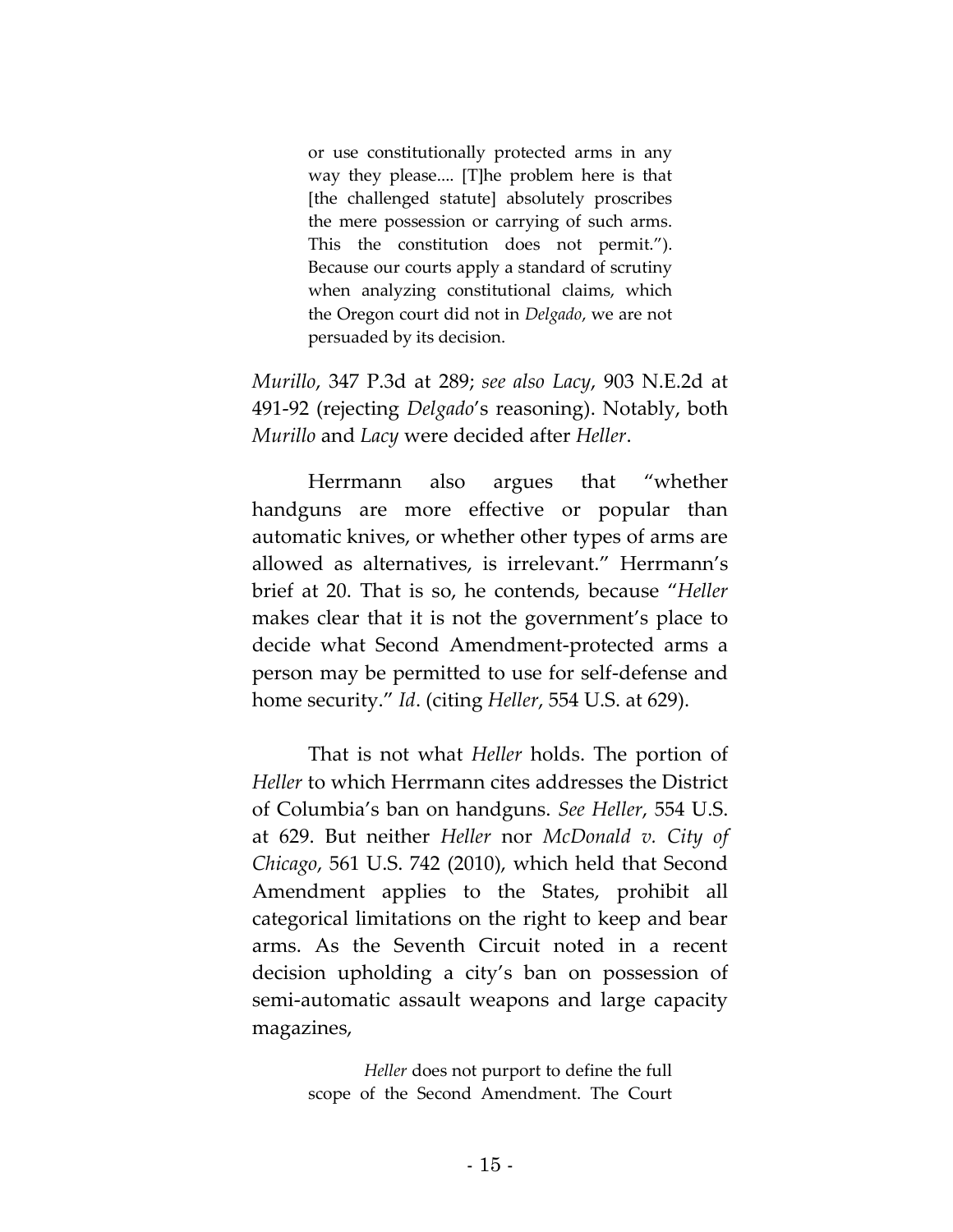has not told us what other entitlements the Second Amendment creates or what kinds of gun regulations legislatures may enact. Instead the Court has alerted other judges, in *Heller* and again in *McDonald,* that the Second Amendment "does not imperil every law regulating firearms." *McDonald,* 561 U.S. at 786 (plurality opinion); *Heller,* 554 U.S. at 626–27 & n. 26. Cautionary language about what has been left open should not be read as if it were part of the Constitution or answered all possible questions. It is enough to say, as we did in *Skoien,* 614 F.3d at 641, that at least some categorical limits on the kinds of weapons that can be possessed are proper, and that they need not mirror restrictions that were on the books in 1791.

*Friedman v. City of Highland Park*, 784 F.3d 406, 410 (7th Cir. 2015), *petition for cert. filed* July 27, 2015 (No. 15-133). Writing for the majority in *Friedman*, Judge Frank Easterbrook explained why the Supreme Court's Second Amendment jurisprudence and principles of federalism allows state and local governments some latitude in regulating weapons.

> *McDonald* holds that the Second Amendment creates individual rights that can be asserted against state and local governments. But neither it nor *Heller* attempts to define the entire scope of the Second Amendment—to take all questions about which weapons are appropriate for self-defense out of the people's hands. *Heller* and *McDonald* set limits on the regulation of firearms; but within those limits, they leave matters open. The best way to evaluate the relation among assault weapons, crime, and self-defense is through the political process and scholarly debate, not by parsing ambiguous passages in the Supreme Court's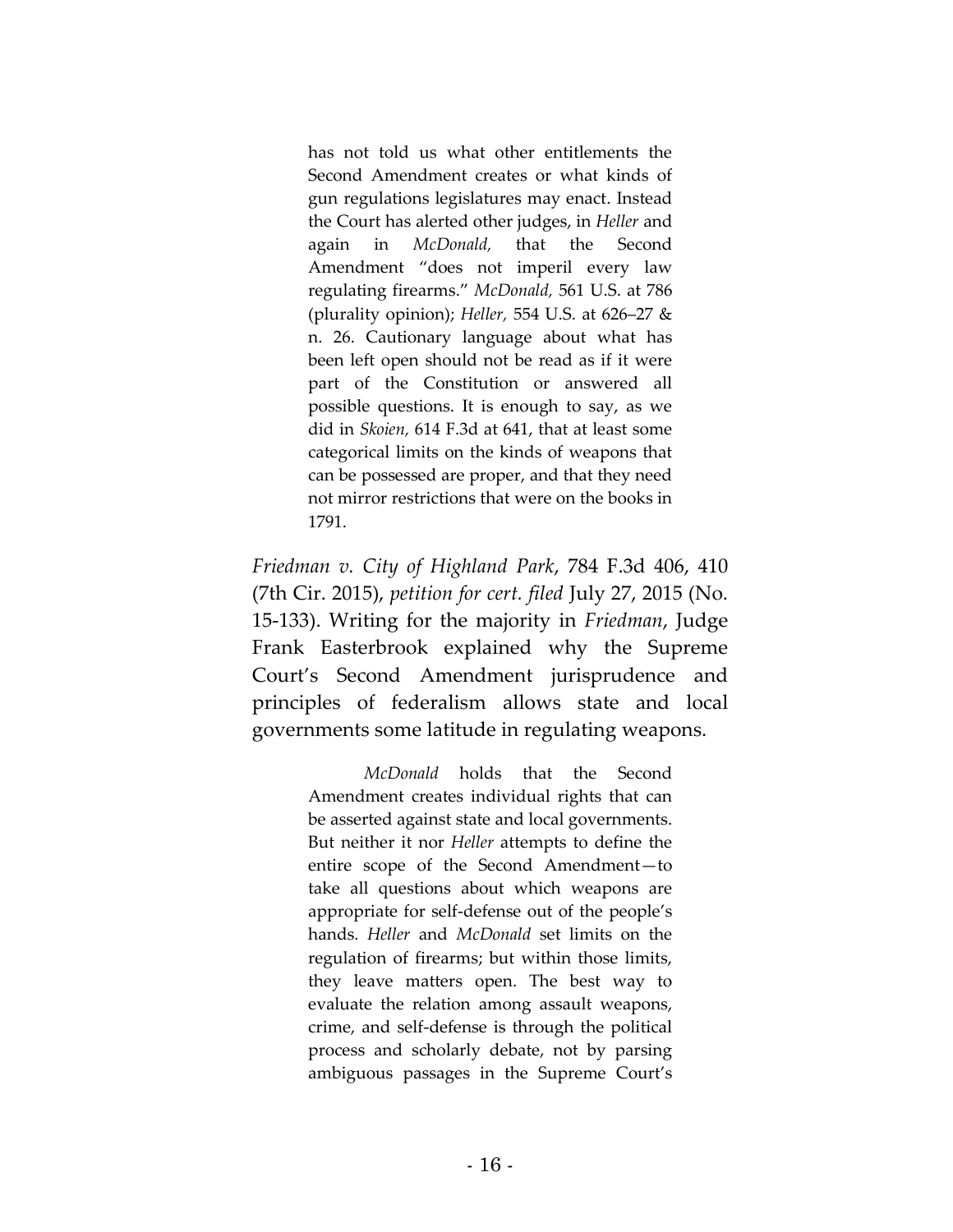opinions. The central role of representative democracy is no less part of the Constitution than is the Second Amendment: when there is no definitive constitutional rule, matters are left to the legislative process. See *McCulloch v. Maryland,* 4 Wheat. 316, 17 U.S. 316, 407 (1819).

Another constitutional principle is relevant: the Constitution establishes a federal republic where local differences are cherished as elements of liberty, rather than eliminated in a search for national uniformity. *McDonald* circumscribes the scope of permissible experimentation by state and local governments, but it does not foreclose *all* possibility of experimentation. Within the limits established by the Justices in *Heller* and *McDonald,* federalism and diversity still have a claim. Whether those limits should be extended is in the end a question for the Justices.

*Id*. at 412.

Wisconsin's switchblade ban is substantially related to an important government purpose of "protect[ing] the public from the danger of potentially-lethal surprise attacks posed by switchblade knives." *Murillo*, 347 P.3d at 289. Herrmann has not provided a factual record upon which this court can or should second-guess the legislature's judgment about the dangerousness of these knives. The court should conclude, therefore, that Herrmann has not carried his burden of proving beyond a reasonable doubt that Wis. Stat. § 941.24 is unconstitutional on its face.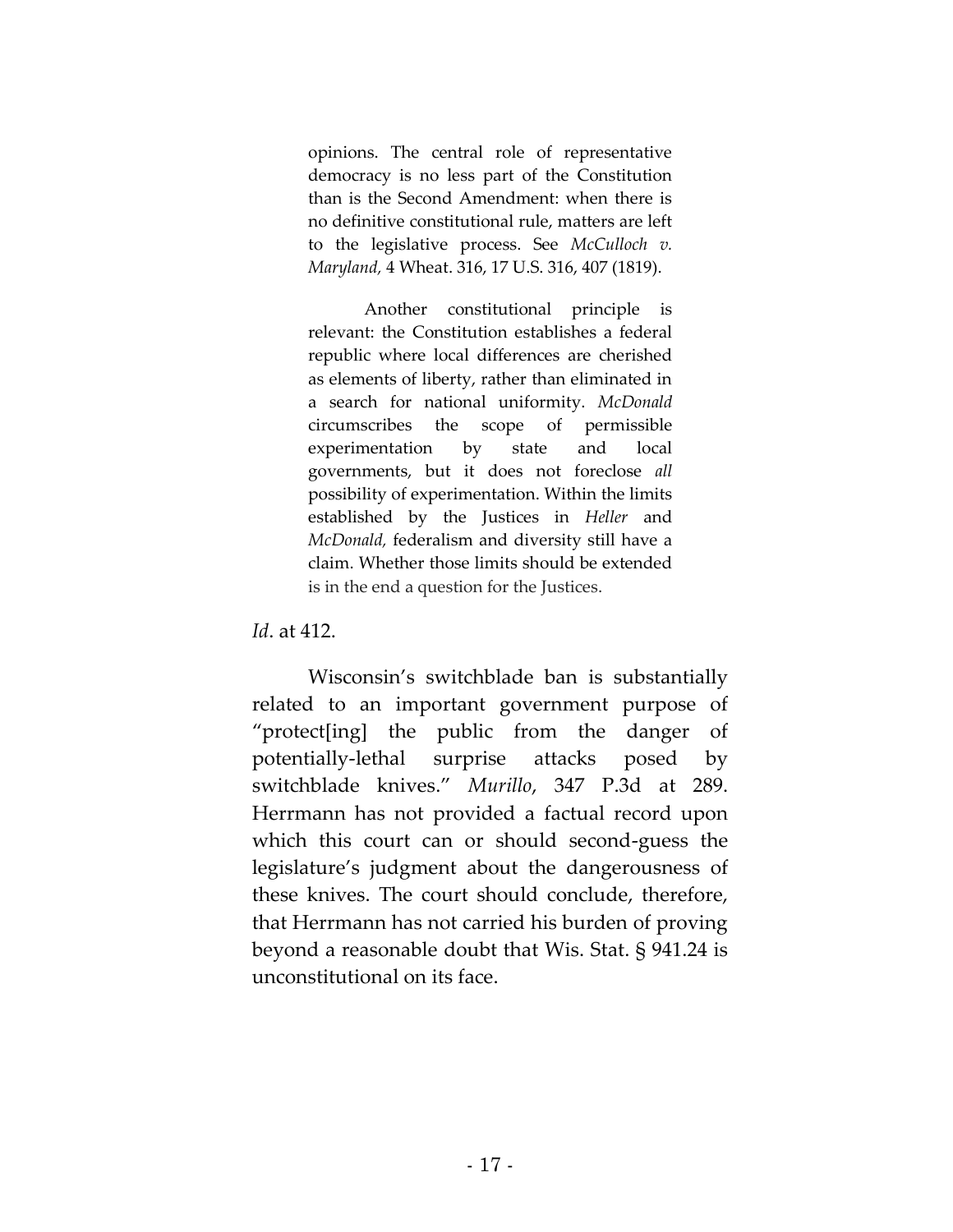# III. THE SWITCHBLADE STATTUE IS CONSTITUTIONAL AS APPLIED TO HERRMANN.

Herrmann alternatively argues that Wis. Stat. § 941.24 is unconstitutional as applied to his possession of a switchblade in his home for selfdefense. As Herrmann correctly states, *see*  Herrmann's brief at 22, the court should assess his as-applied challenge "by considering the facts of his case, not hypothetical facts in other situations." *State v. Hamdan*, 2003 WI 113, ¶43, 264 Wis. 2d 433, 665 N.W.2d 785.

The factual basis for Herrmann's as-applied argument is slim. He asserted in his motion to dismiss that he has no prior convictions, is not in a gang, does not use the switchblade for offensive purposes, and that he possessed the switchblade in his home for his protection (5:2). The parties stipulated to those facts for purposes of the bench trial at which Herrmann was convicted (16:2-4; A-Ap. 109-11).

In *Hamdan*, our supreme court held that the prior version of Wisconsin's concealed carry statute was unconstitutional under Article I, Section 25 of the Wisconsin Constitution as applied to a store owner who carried a concealed pistol in his store. *See Hamdan*, 264 Wis. 2d 433, ¶¶67-74. As Herrmann notes, *see* Hermann's brief at 22, the court held that "[i]f the restriction of a private right is oppressive, while the public welfare is enhanced only [to a] slight degree, the offending statute is void....." *Hamdan*, 264 Wis. 2d 433, ¶67 (quoted source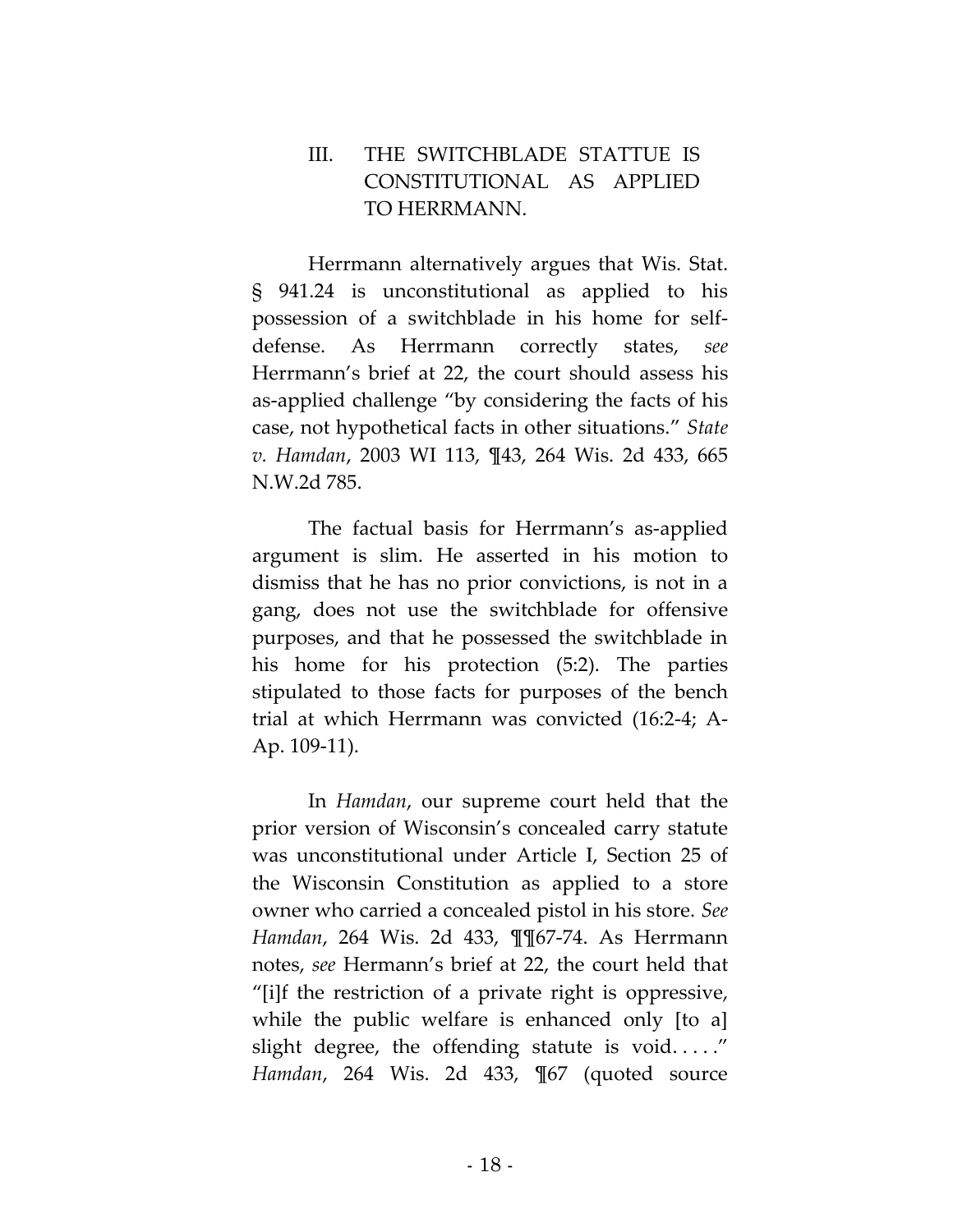omitted). The court held that the CCW statute, "by virtue of its application under the facts of this case, suffers from this infirmity." *Id*.

The supreme court held in *Hamdan* that when applying intermediate scrutiny in an as-applied constitutional challenge, "the test for whether statutes or ordinances that restrict a fundamental right are constitutional is whether they leave 'open ample alternative channels by which the citizen may exercise' the affected right." *Hamdan*, 264 Wis. 2d 433, ¶70 (quoting *Brandmiller*, 199 Wis. 2d at 541). That test requires the court to "assess whether an individual could have exercised the right in a reasonable, alternative manner that did not violate the statute." *Id*., ¶69. The court explained its holding as follows:

> In circumstances where the State's interest in restricting the right to keep and bear arms is minimal and the private interest in exercising the right is substantial, an individual needs a way to exercise the right without violating the law. We hold, in these circumstances, that regulations limiting a constitutional right to keep and bear arms must leave *some* realistic alternative means to exercise the right.

### *Id.*, ¶71.

The court found that "[r]equiring a storeowner who desires security *on his own business property* to carry a gun openly or in a holster is simply not reasonable." *Id*., ¶73. "Such practices," the court said, "would alert criminals to the presence of the weapon and frighten friends and customers.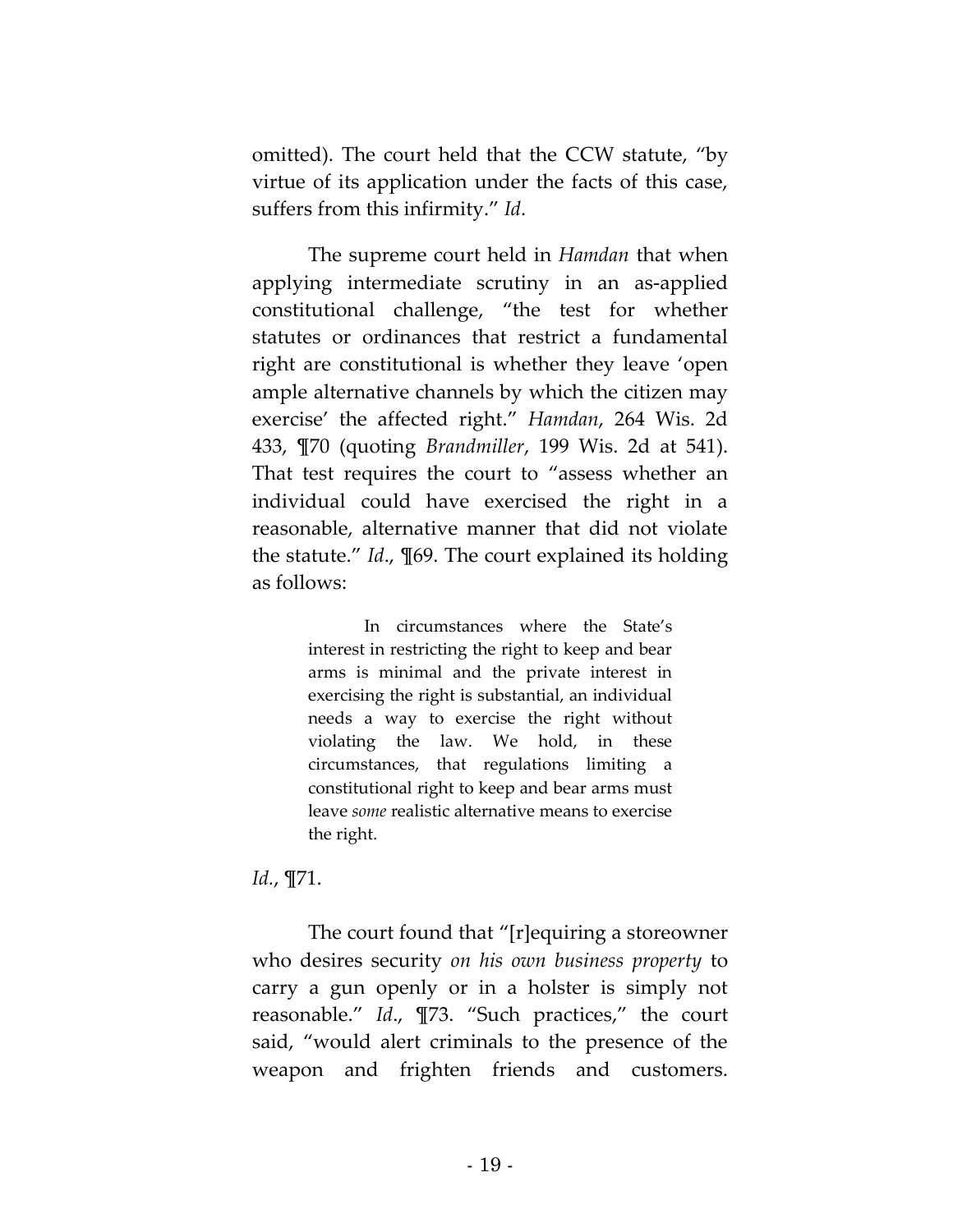Likewise, requiring the gun owner to leave a handgun in plain view in his or her store so that he or she avoids a CCW charge fails the litmus test of common sense." *Id*. "As a practical matter," the court observed, "the storeowner who keeps a firearm for security must have the gun within easy reach. Requiring a storeowner to openly display weapons as the only available means of exercising the right to keep and bear arms for security is impractical, unsettling, and possibly dangerous." *Id*., ¶74.

The court said that "[i]f the State prosecutes a storeowner for having a concealed weapon within easy reach, it is strongly discouraging the use of firearms for security and is practically nullifying the right to do so. Such a prosecution is very likely to impair the constitutional right to bear arms for security." *Id*. "[R]equiring the continuous, open carrying of a firearm in one's business would effectively eviscerate Article I, Section 25. . . ." *Id*., ¶75.

Herrmann argues that Wisconsin's switchblade statute likewise is a "restriction of a private right [that] is oppressive." Herrmann's brief at 23. He asserts that "[m]yriad reasons exist why Mr. Herrmann and others would chose a springassisted knife over far more dangerous arms such as a handgun, which clearly cannot be banned. . . ." *Id*. But that assertion rests on the erroneous premise that the only choices are a handgun and a switchblade knife. That premise is false because Wis. Stat. § 941.24 does not prohibit possession of other types of knives for self-defense. And the reasons why other individuals would prefer a switchblade are irrelevant, as Herrmann's as-applied challenge is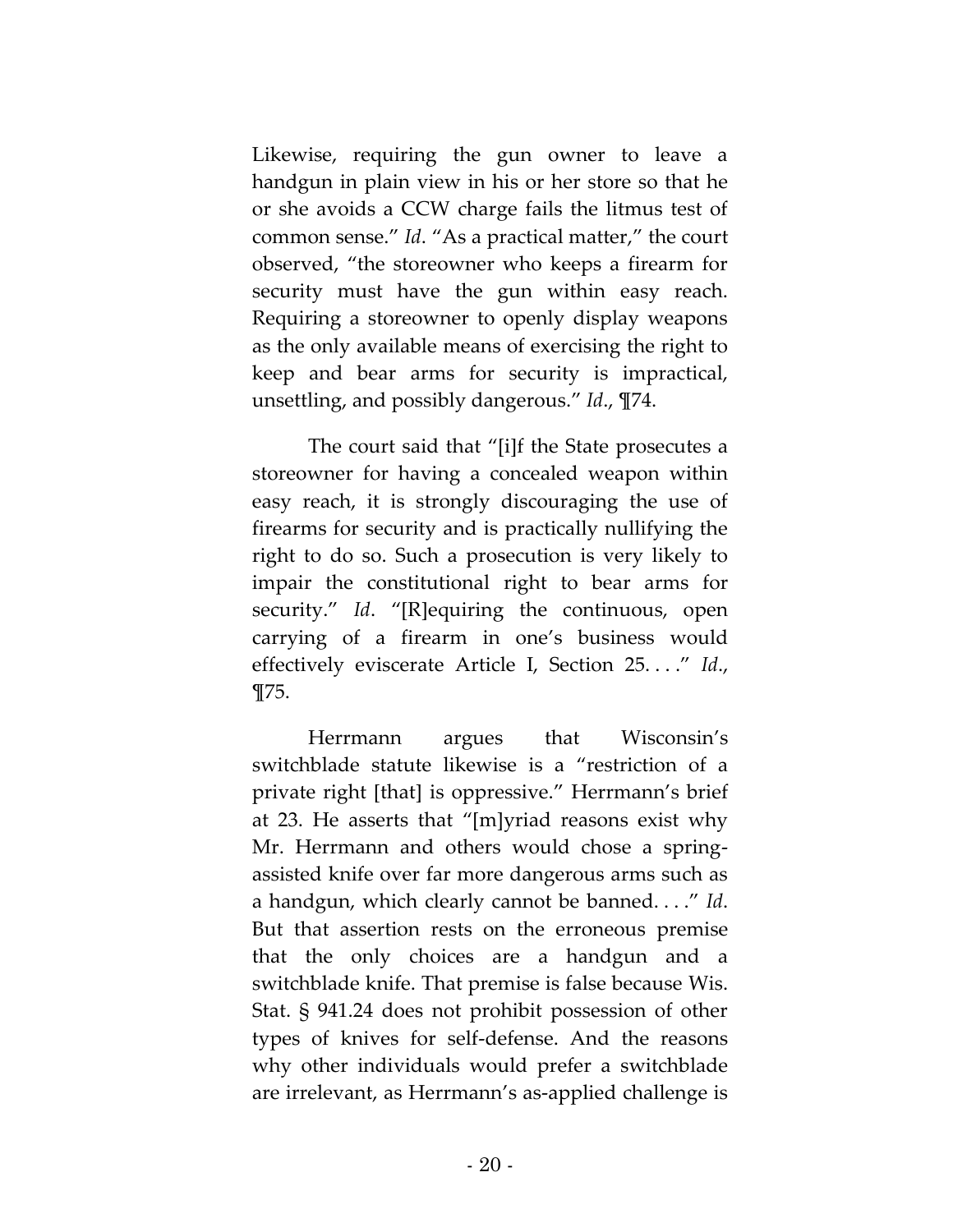assessed "by considering the facts of his case, not hypothetical facts in other situations." *Hamdan*, 264 Wis. 2d 433, ¶43.

Herrmann argues that it "would have been dangerous and counterproductive to require or only allow Mr. Herrmann to carry a more dangerous (e.g. firearm or unsheathed fixed-blade knife) or a less effective (e.g. sheathed fixed-blade knife) weapon, and doing so would have 'seriously impaired his right to bear arms for security' in his home." Herrmann's brief at 24. But the record is devoid of any explanation of why Herrmann chose a switchblade rather than some other type of knife. Did he believe that he could not reasonably exercise his right to use a knife for self-defense with a knife other than a switchblade? Or did he choose a switchblade rather than some other of knife that he could use for defensive purposes because a springopening knife is more fun to operate? The record is silent on this point.

The switchblade statute would be unconstitutional as applied to Herrmann only if he had no realistic alternative means to exercise his right to possess and carry a knife for defense. *See Hamdan*, 264 Wis. 2d 433, ¶71. It is Herrmann's burden to establish beyond a reasonable doubt that the switchblade ban has that effect on him. *See Pocian*, 341 Wis. 2d 380, ¶8. Because Herrmann has failed to meet that burden, the court should reject his as-applied challenge.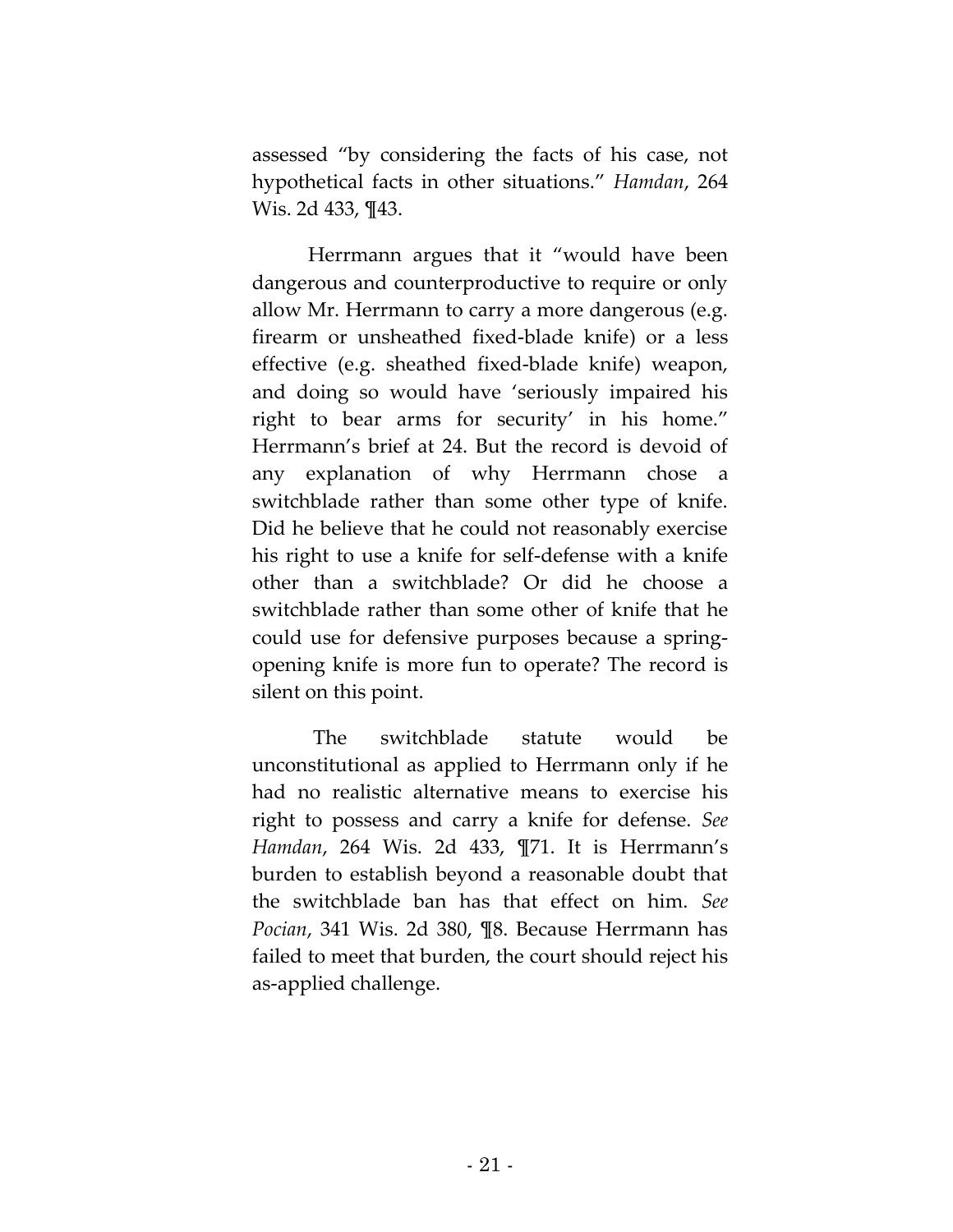### **CONCLUSION**

For the reasons stated above, the court should affirm the judgment of conviction.

Dated this 28th day of September, 2015.

BRAD D. SCHIMEL Attorney General

JEFFREY J. KASSEL Assistant Attorney General State Bar No. 1009170

Attorneys for Plaintiff-Respondent

Wisconsin Department of Justice Post Office Box 7857 Madison, Wisconsin 53707-7857 (608) 266-2340 (608) 266-9594 (Fax) kasseljj@doj.state.wi.us